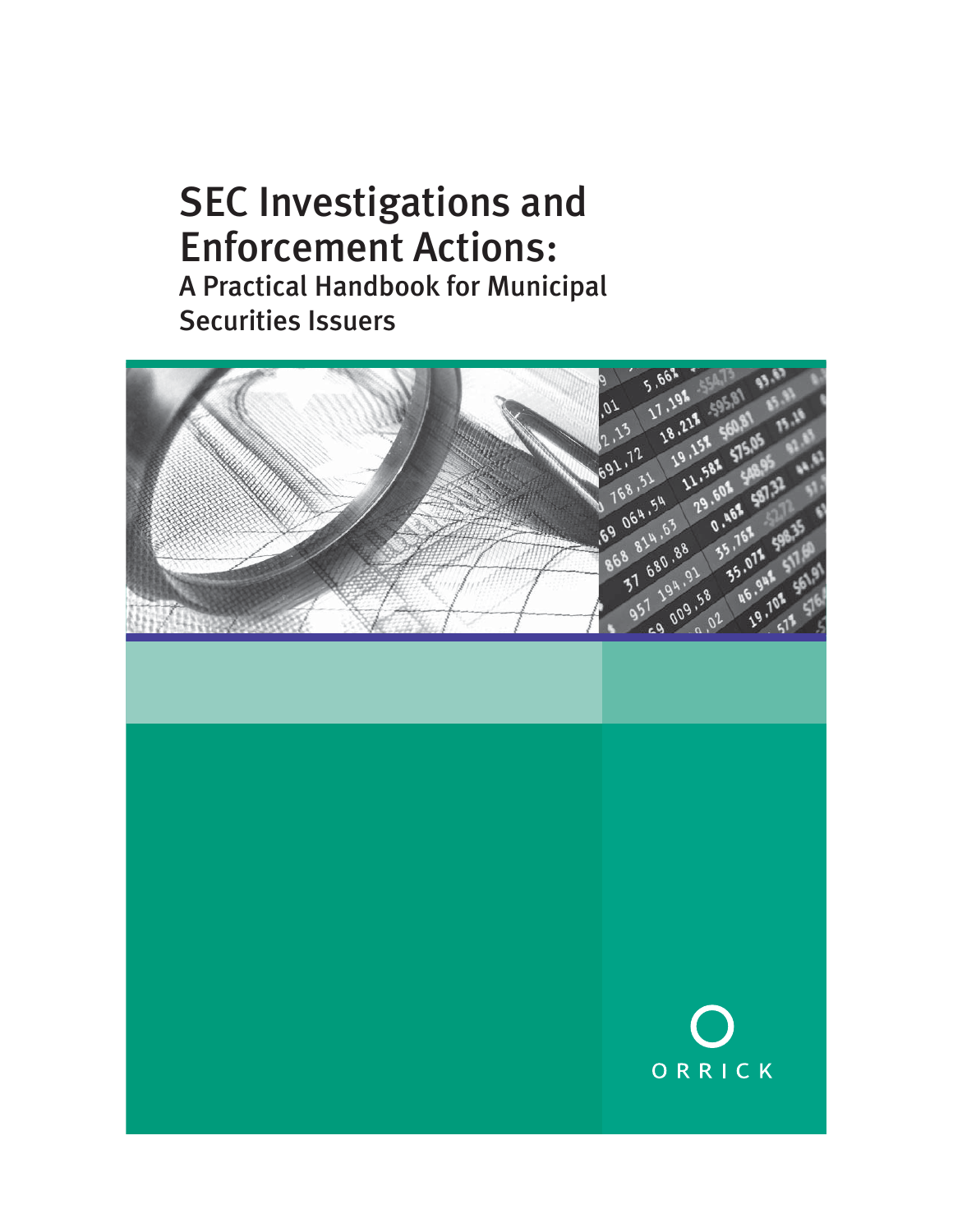#### George E. Greer

George E. Greer is a partner in Orrick, Herrington & Sutcliffe's Securities Litigation and Regulatory Enforcement Group. Mr. Greer regularly represents issuers, individuals, and major accounting firms in SEC investigations and enforcement matters. He is named in *Chambers America's Leading Lawyers for Business* and in *The Best Lawyers in America, Securities Law*. He received his J.D. from Stanford Law School in 1980.

DISCLAIMER: Nothing in this booklet should be construed or relied upon as legal advice. Instead, this booklet is intended to serve as a general introduction to the subject of SEC investigations and enforcement actions.

Published by: Orrick, Herrington & Sutcliffe LLP

All rights reserved. Copyright © 2011 by Orrick, Herrington & Sutcliffe LLP

No part of this book may be reproduced or transmitted in any form or by any means, electronic or mechanical, including photocopying, recording, or any information storage and retrieval system, without permission in writing from the publisher.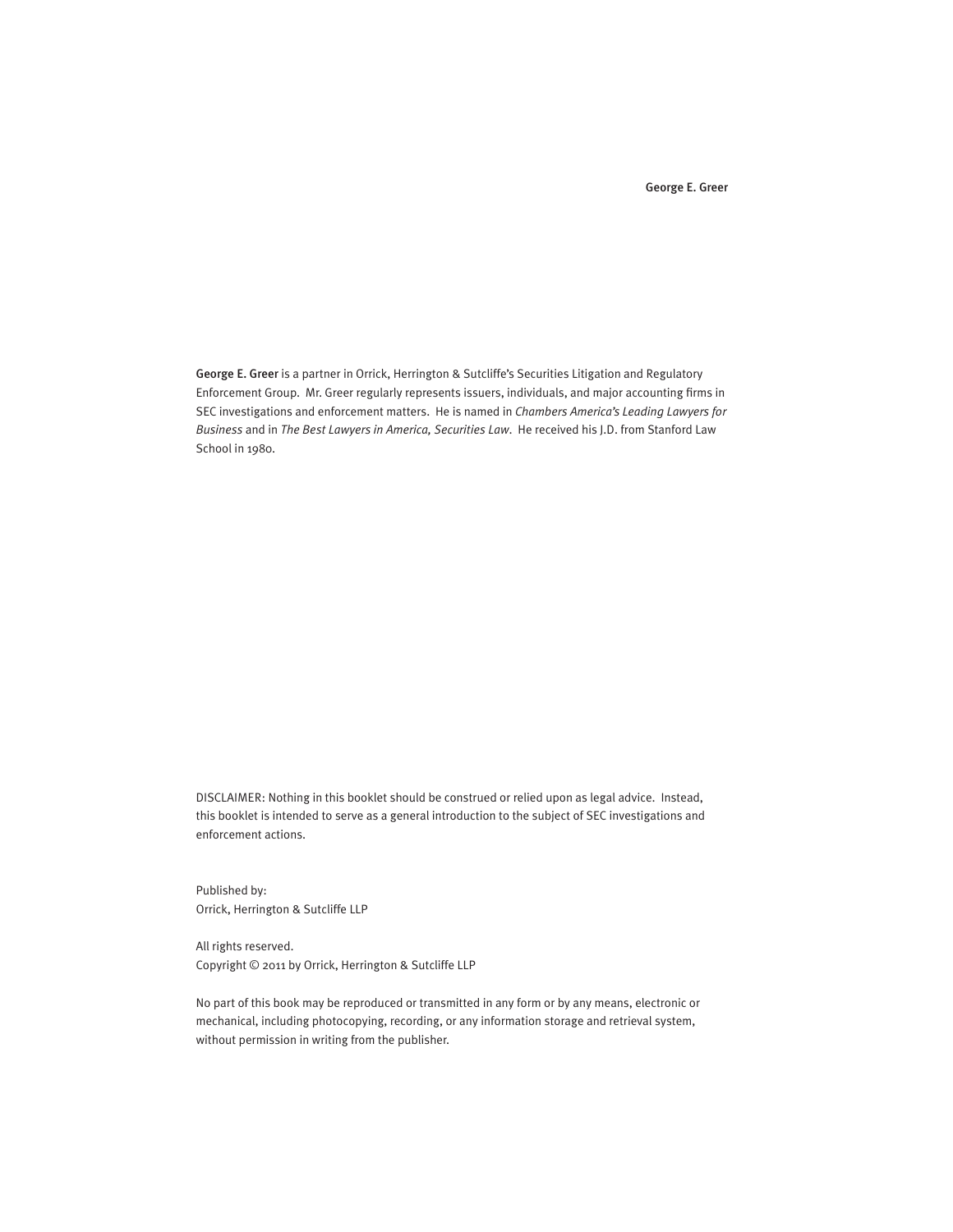# SEC Investigations and Enforcement Actions:

A Practical Handbook for Municipal Securities Issuers



www.orrick.com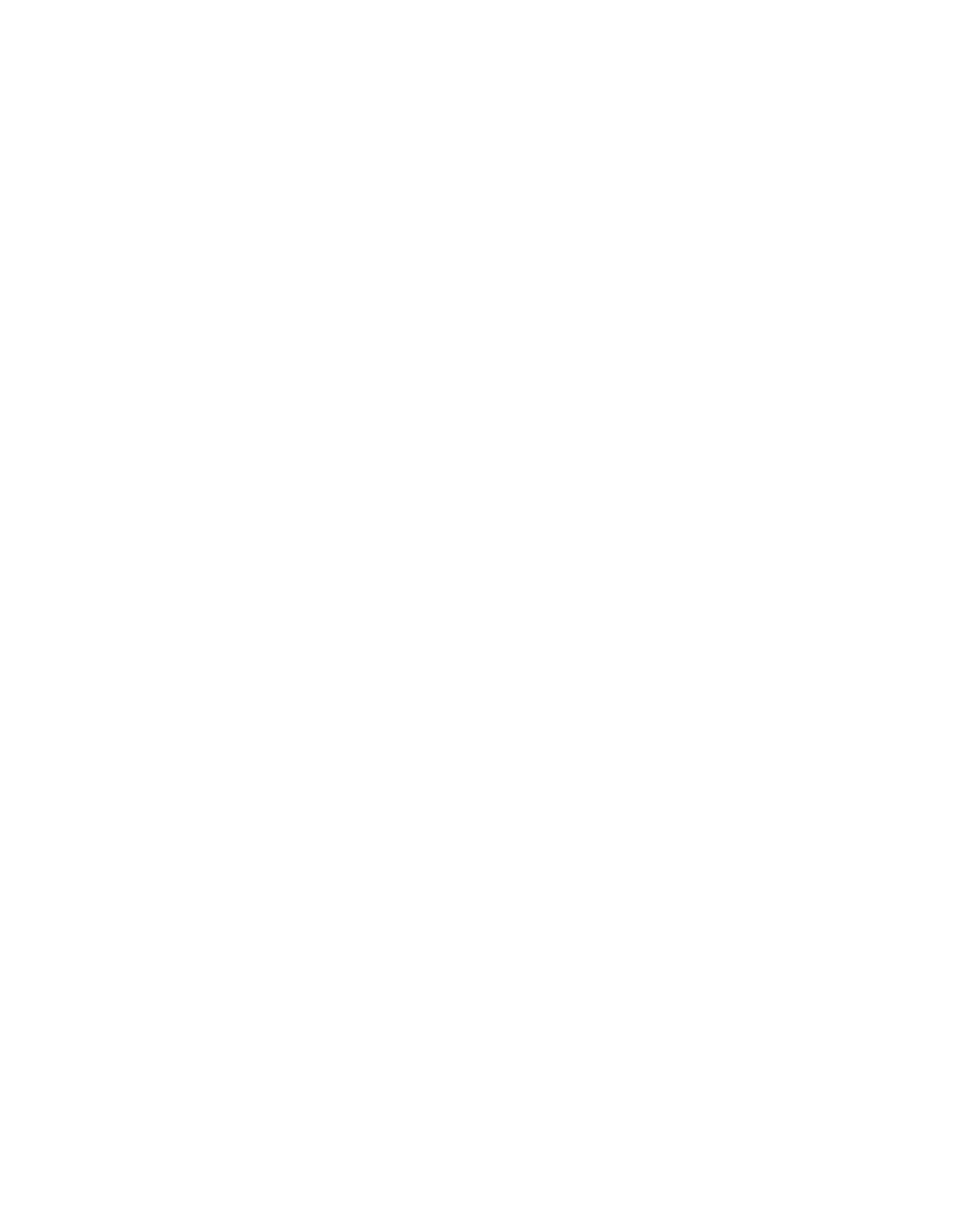## Table of Contents

| ı  |                                                                                                                   |
|----|-------------------------------------------------------------------------------------------------------------------|
| Ш  |                                                                                                                   |
|    | А.                                                                                                                |
|    | Β.                                                                                                                |
|    | C.                                                                                                                |
|    | D.                                                                                                                |
| Ш  | Preparing for the New Era of SEC Enforcement 8                                                                    |
|    | А.                                                                                                                |
|    | $\overline{1}$ .                                                                                                  |
|    | 2.                                                                                                                |
|    | 3.                                                                                                                |
|    | Β.                                                                                                                |
|    | Take the investigation seriously $\dots \dots \dots \dots \dots \dots \dots \dots \dots$<br>1.                    |
|    | $\overline{2}$ .                                                                                                  |
|    | Investigate quickly and thoroughly. $\ldots \ldots \ldots \ldots \ldots \ldots \ldots \ldots$<br>3.               |
|    | 4.                                                                                                                |
|    | Preserve the attorney-client privilege $\dots \dots \dots \dots \dots \dots \dots \dots \dots \dots$<br>5.        |
|    | 6.                                                                                                                |
|    | Seek to narrow the scope of the document request 11<br>7.                                                         |
|    | Evaluate whether there is a duty to disclose the investigation $\dots \dots \dots$<br>8.                          |
| ı٧ | How SEC Investigations and Enforcement Actions Work 12                                                            |
|    | А.                                                                                                                |
|    | The Initiation and Escalation of an SEC Investigation. 12<br>Β.                                                   |
|    | Sources of an SEC investigation $\ldots \ldots \ldots \ldots \ldots \ldots \ldots \ldots$<br>1.                   |
|    | Informal inquiries $\ldots \ldots \ldots \ldots \ldots \ldots \ldots \ldots \ldots \ldots \ldots$<br>2.           |
|    | 3.                                                                                                                |
|    | 4.                                                                                                                |
|    | 5.                                                                                                                |
|    |                                                                                                                   |
|    | C.                                                                                                                |
|    | D.                                                                                                                |
|    | Injunctive actions $\ldots \ldots \ldots \ldots \ldots \ldots \ldots \ldots \ldots \ldots \ldots$<br>$\mathbf{1}$ |
|    | 2.                                                                                                                |
|    | 3.                                                                                                                |
|    | Ε.                                                                                                                |
|    | $\mathbf{1}$ .                                                                                                    |
|    | 2.                                                                                                                |
|    |                                                                                                                   |

*SEC Investigations and Enforcement Actions: A Practical Handbook for Municipal Securities Issuers*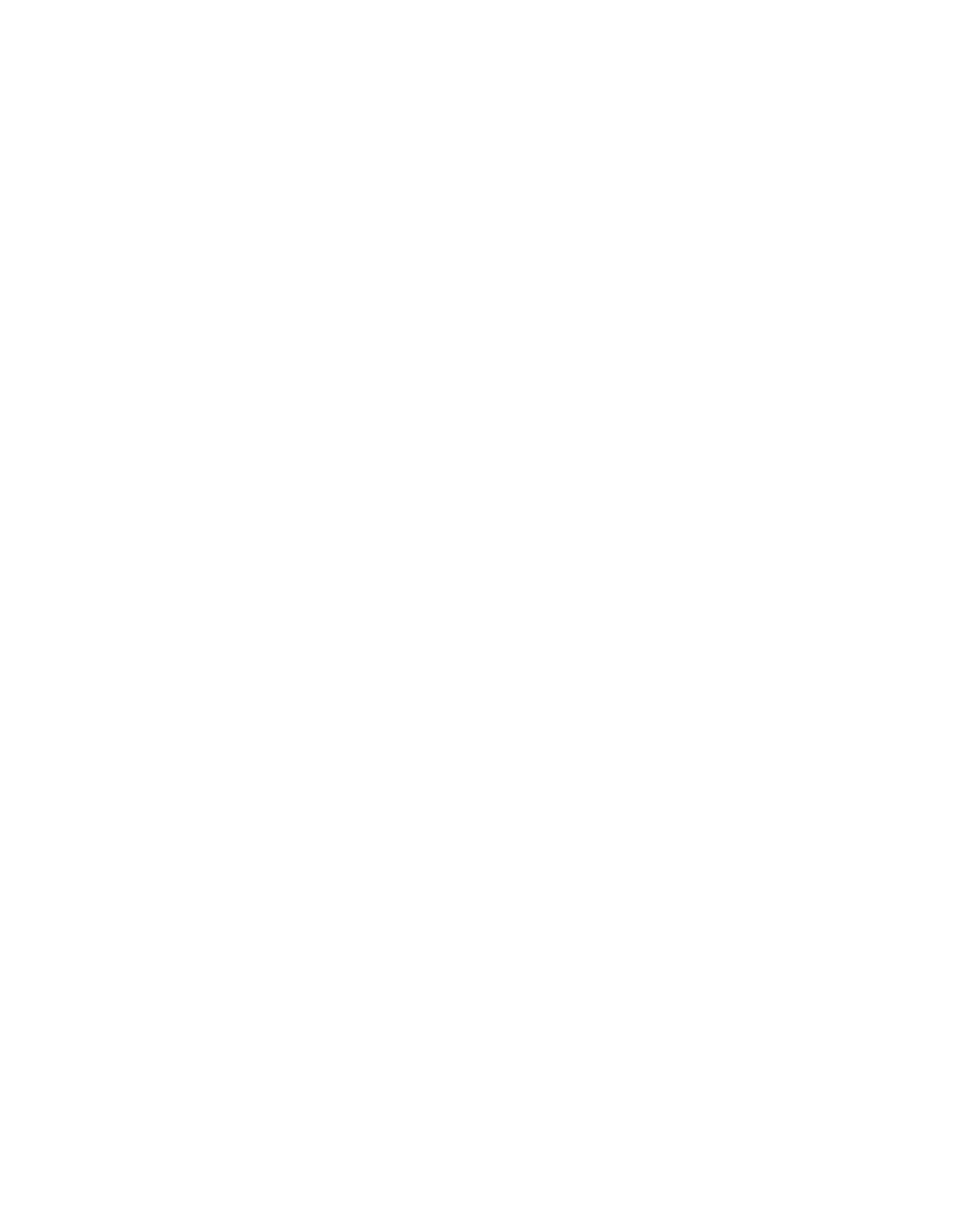### I. Introduction

 The Securities and Exchange Commission ("SEC") is focusing on municipal bonds and their municipal issuers as never before. Issuers must be mindful of the SEC's new focus on increasing enforcement activity in the municipal bond market, and be prepared to respond if approached in an SEC enforcement action.

 In recent months, the SEC has enhanced staffing and organization in its Enforcement Division, obtained new enforcement techniques, adopted new regulations, and made requests of Congress for additional authority over this sector. The SEC clearly has municipal issuers on its enforcement agenda, and the new tools at its disposal substantially heighten the risks for municipal issuers and the officials and employees of those issuers. The vigor with which the SEC intends to pursue investigations is evident from the formation of a specialty unit within its Enforcement Division that focuses on municipal securities and public pension funds, the steady drumbeat of public statements by SEC officials directed at the municipal securities market, and recent enforcement actions.

 Of particular note, the SEC not only has a renewed interest in and greater resources devoted to enforcement actions related to municipal securities, but it also has a powerful new tool. A provision of the federal Dodd-Frank Act, passed in the summer of 2010, permits the SEC to impose civil penalties of up to \$150,000 on "any person" as part of an administrative cease-and-desist ("C&D") proceeding if the Commission finds that the person violated any provision of the Securities and Exchange Act of 1934 (the "1934 Act") or any rule or regulation issued thereunder. The SEC prefers to use C&D actions, rather than suits in federal court, because a C&D action is handled administratively within the SEC—on its "home court." In the past, it could only get an injunction if it succeeded in a C&D action, and would have to go to court to obtain monetary penalties. Plainly, the risk of monetary penalties imposed through an administrative proceeding substantially increases the risks associated with an SEC enforcement action.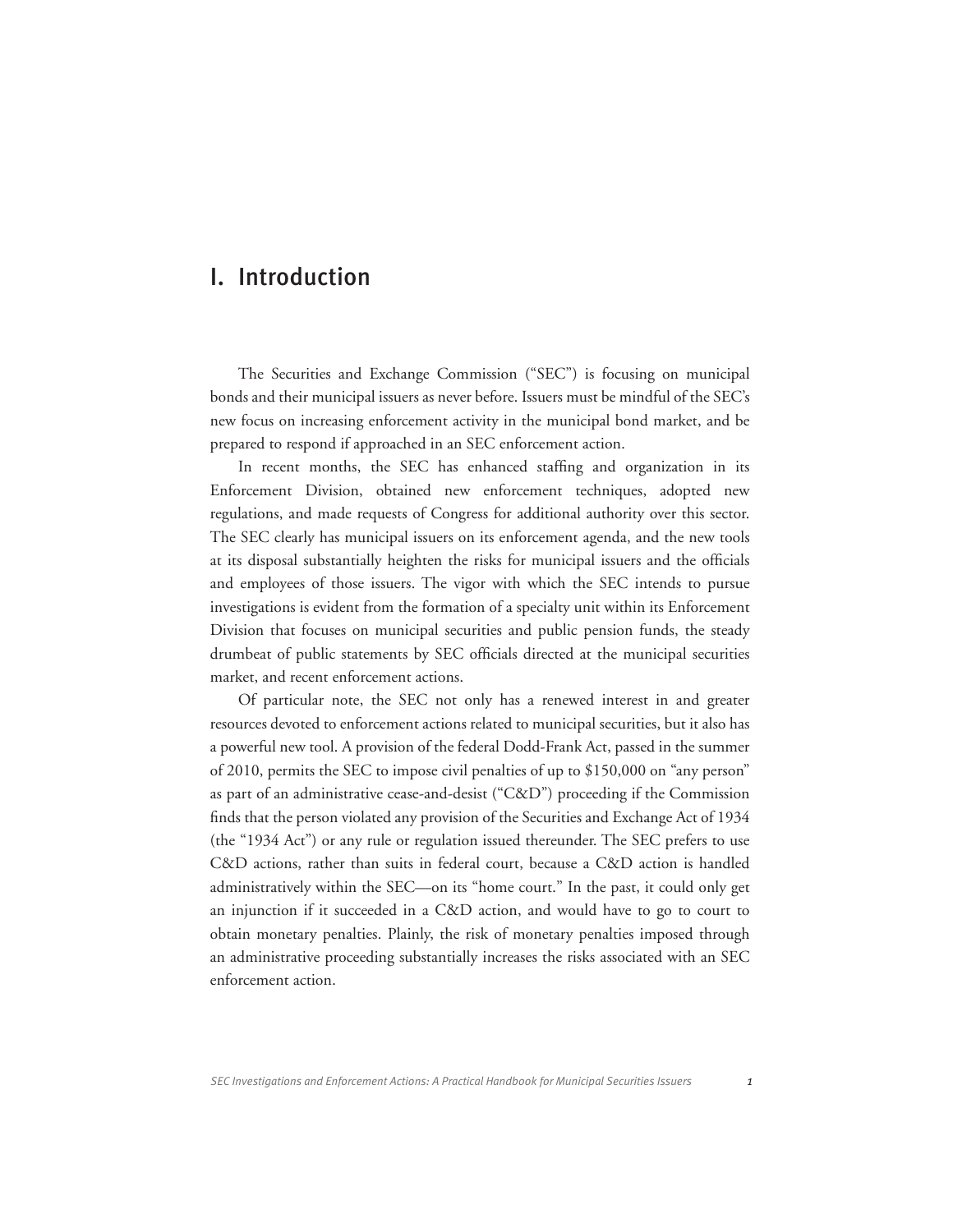The SEC's current focus on municipal securities is attributable to the sheer size of the market (nearly \$3 trillion in outstanding securities) and its importance to millions of retail investors. Elaine Greenberg, the chief of the SEC's municipal securities and public pension enforcement unit, crisply stated her mission at a public finance conference in San Francisco in October 2010: "If we find that you hid or misrepresented material information to these investors, we will be holding you accountable . . . ."

 Furthermore, the Dodd-Frank Act created new whistleblower provisions that will inevitably spur additional investigations and enforcement actions directed at municipal issuers and their officials and employees. Mark Zehner, deputy director of SEC's municipal and public pension fund enforcement unit, has publicly stated that "numerous" municipal market participants have queried the SEC about bringing municipal bond abuses to its attention under the whistleblower program. Under the Dodd-Frank mandated whistleblower program, individuals who report wrongdoing can receive 10-30% of SEC recoveries of more than \$1 million.

 This handbook is designed to provide municipal securities issuers and their staffs with an overview of:

- the issues the SEC is emphasizing as it seeks to regulate the municipal securities market through enforcement actions;
- steps to take both in advance of and at the outset of an SEC investigation to help minimize the risk of an unfavorable outcome; and
- the mechanics of an SEC investigation/enforcement action.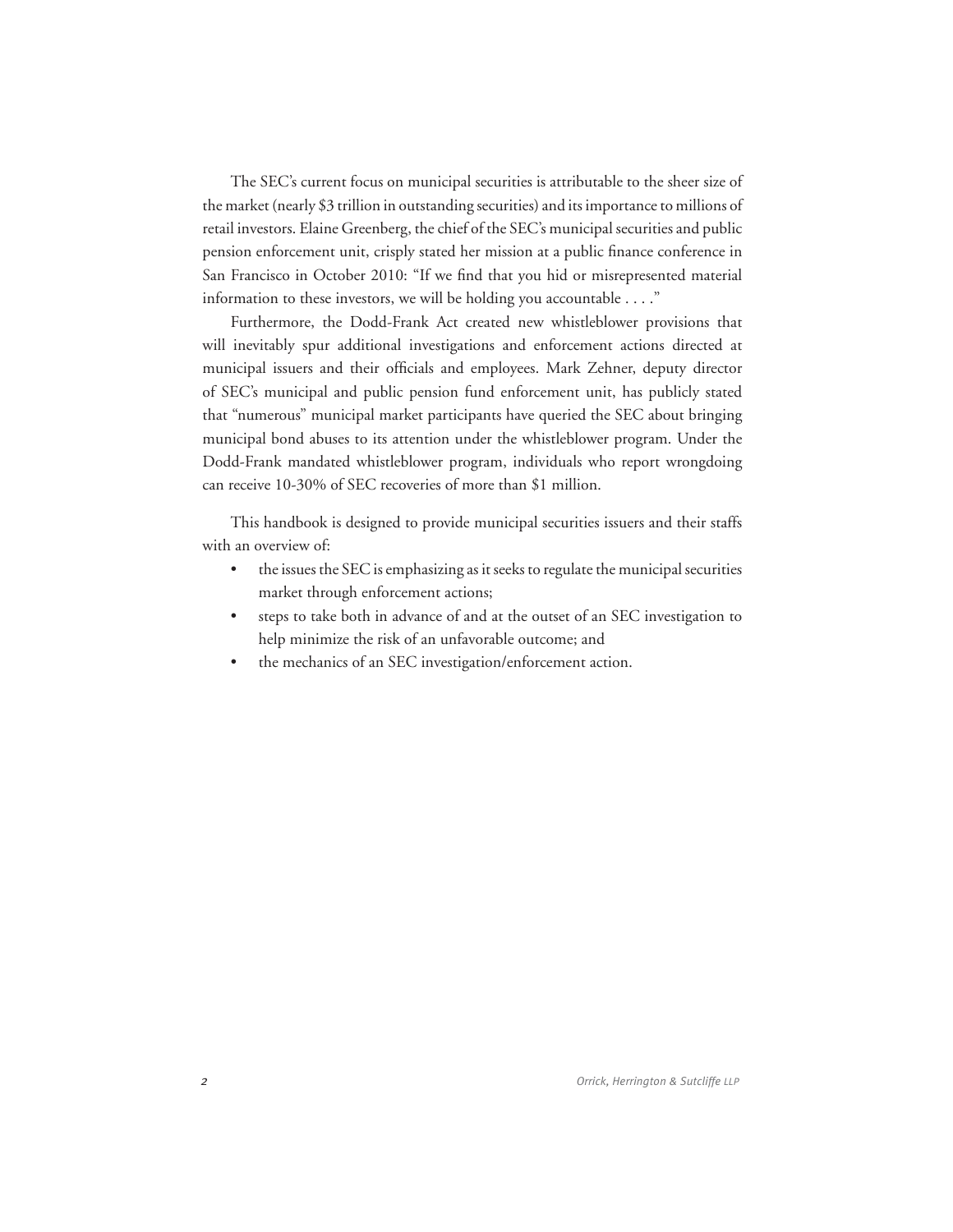### II. The Enforcement Landscape

#### A. Source of Enforcement Authority

 Municipal securities are generally exempt from the registration requirements of the Securities Act of 1933 (the "1933 Act"). In addition, the "Tower Amendment" to the 1934 Act prohibits both the SEC and the Municipal Securities Rulemaking Board ("MSRB") from requiring municipal issuers to file disclosures in advance of offering debt securities for sale. Municipal issuers are, however, subject to the antifraud provisions of the securities laws. These laws, contained in both the 1933 and 1934 Acts, prohibit offering or sale of municipal securities by use of offering materials (normally called Official Statements) which contain materially false information or omit material information which investors would want to know to make an investment decision. Consequently, public disclosures made by municipal issuers in the course of new offerings of municipal bonds, in making post-issuance reports to investors, and in some other circumstances when they are "speaking to the market," permit the SEC's Enforcement Division to police the municipal securities market, including issuers, through these anti-fraud provisions<sup>1</sup>.

 Although the SEC is prohibited from directly regulating municipal issuers, it has found an indirect way to accomplish some of its goals. The 1934 Act gives the SEC the authority to regulate dealers in municipal securities. In 1989, the SEC adopted Rule 15c2-12, which prohibited a dealer from underwriting most issues of municipal bonds unless the issuers took certain actions. This Rule was greatly expanded in 1994 so that it indirectly mandated municipal issuers to agree to provide certain continuing disclosures after bonds were issued, something which is required in the corporate markets but which had never before been mandated for municipal securities. In its current form, Rule 15c2-12 makes it unlawful for any dealer to act as a "participating underwriter" in a primary offering of municipal securities with an aggregate principal amount of \$1,000,000 or more (subject to certain exemptions) unless, among other things, the participating underwriter (a) obtains an official statement from the issuer, (b) before offering any bonds, obtains a representation from the issuer that the preliminary

<sup>&</sup>lt;sup>1</sup> The most well-known anti-fraud provision is Rule 10b-5 promulgated under the 1934 Act.

*SEC Investigations and Enforcement Actions: A Practical Handbook for Municipal Securities Issuers 3*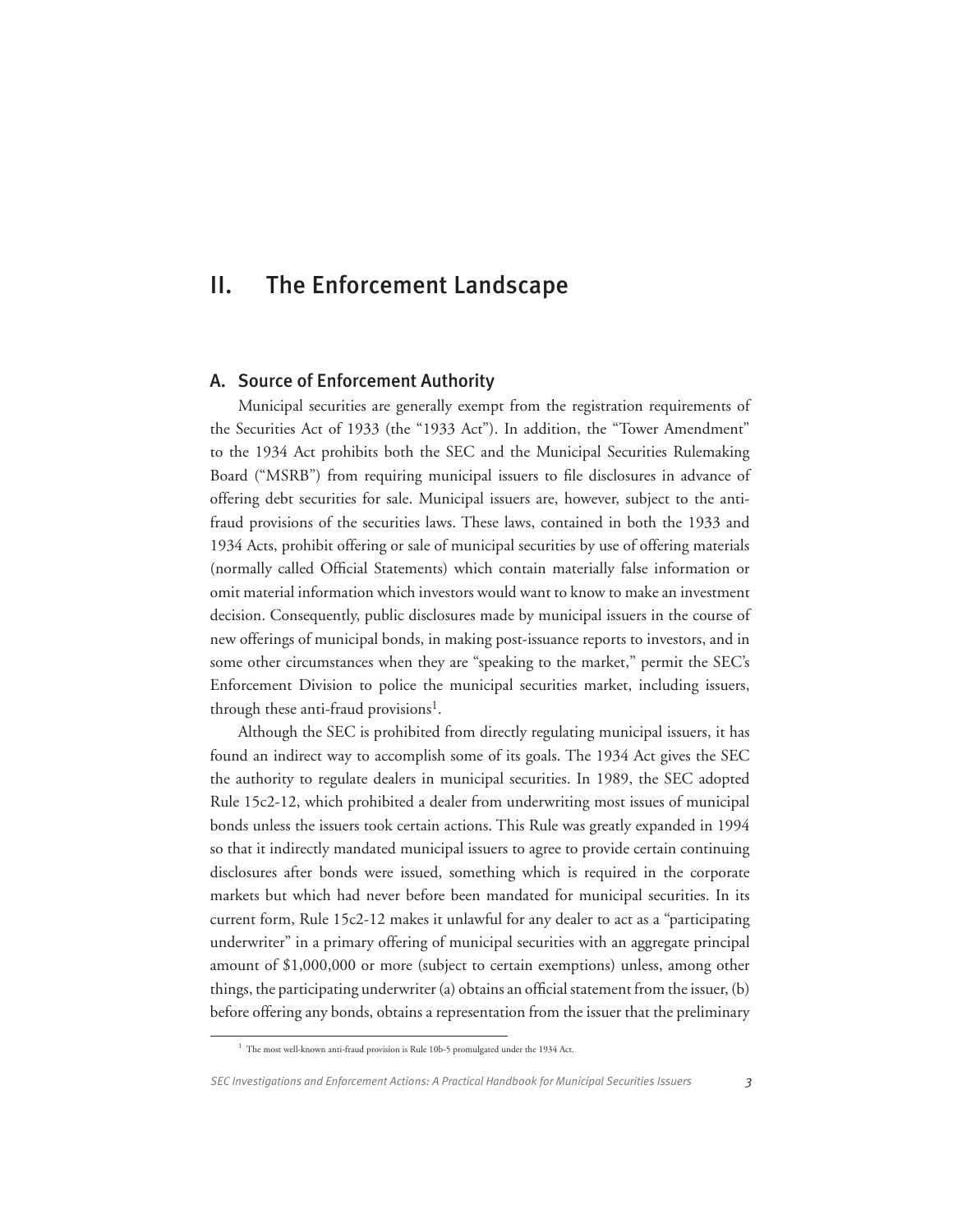official statement is "near final," and (c) obtains a written agreement from the issuer to (i) submit annual reports that include financial statements and other financial and operating information about the issuer and the bonds to a central website maintained by the MSRB and (ii) provide notice to the same website in a timely manner not to exceed 10 business days of the occurrence of any of 14 enumerated events.

 Thus, of necessity, municipal issuers make extensive public disclosures in connection with the issuance and sale of their securities, and now, because of Rule 15c2-12, on an ongoing basis after bonds are issued. Misrepresentations and omissions in those disclosures create a risk of liability under Rule 10b-5 and other laws. As noted, civil penalties imposed through administrative cease-and-desist proceedings have recently been added to the traditional liability risks. Section 21C(a) of the 1934 Act has long empowered the SEC to issue cease-and-desist orders. Specifically, it provides:

 If the Commission finds, after notice and opportunity for hearing, that *any person* is violating, has violated or is about to violate any provision of this ACT, or any rule or regulation thereunder, the Commission may publish its findings and enter an order requiring such person . . . to cease and desist from committing or causing such violation and any future violation of the same provision rule or regulation. (emphasis added)

 The Dodd-Frank Act added a provision to Section 21B, titled Civil Remedies in Administrative Proceedings, that permits the imposition of civil penalties in cease-anddesist proceedings. Specifically, new Section 21B(a)(2) provides:

 CEASE-AND-DESIST PROCEEDINGS – In any proceeding instituted under section 21C against *any person*, the Commission may impose a civil penalty if the Commission finds, on the record after notice and opportunity for hearing, that such person –

(a) is violating or has violated any provision of this title, or any rule or regulation issued under this title; or

(b) is or was a cause of the violation of any provision of this title, or any rule or regulation issued under this title.

 There should be no doubt that the SEC will seek to impose civil penalties on municipal issuers and their officials and employees in administrative proceedings when it believes there have been misrepresentations or omissions. Ms. Greenberg publicly announced that intention at a National Association of Bond Lawyers conference in October 2010.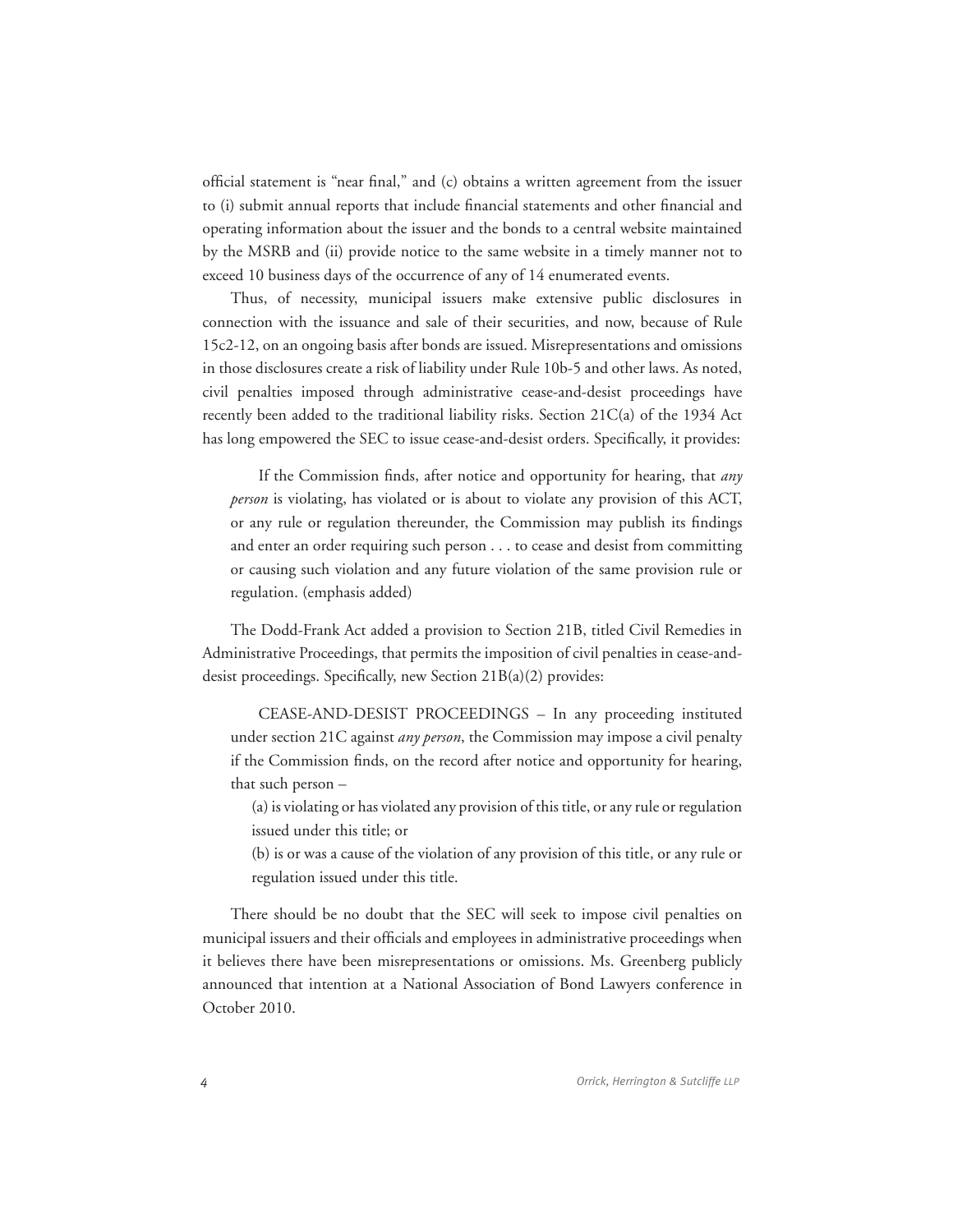#### B. Specialized Enforcement Unit

 In 2010, the SEC formed five specialized enforcement units to focus on highpriority issues. In announcing the specialized units, the SEC stated that the combination of dedicated resources and enhanced specialization will yield more effective, efficient, and rigorous enforcement in the high priority areas. One of the specialized units focuses on municipal securities and public pensions. That unit is headed by Elaine Greenberg and Mark Zehner, both of whom have prior experience with enforcement actions related to municipal securities.

 The most significant fact may be that the new unit targeting the municipal securities market has a staff of approximately 30 lawyers spread over 10 of the SEC's 12 regional offices. Such a large investment of enforcement resources will almost certainly lead to an increase in the number of investigations and enforcement actions directed at participants in the municipal securities market.

#### C. Points of Emphasis

 Ms. Greenberg has announced that, while the scope of the new unit's mandate is broad, it will seek to expand the relatively limited decisional law concerning municipal securities by focusing on five specific areas:

- Offering and disclosure fraud: Potential misrepresentations and omissions in offering documents.
- Tax or arbitrage-driven fraud: Profiting by borrowing at lower rates and investing at higher/market rates is generally impermissible under the tax code and can affect the tax-exempt status of bonds for investors. On March 2, 2010, the SEC and IRS announced the signing of a Memorandum of Understanding designed to improve compliance. The two agencies will work cooperatively through a standing Tax Exempt Bond/Municipal Securities Committee to identify issues and trends related to tax-exempt bonds. They will also share information as appropriate.
- Pay-to-play practices and public corruption: The pay-to-play rule (MSRB Rule G-37) generally prohibits firms from underwriting municipal bonds for an issuer for two years after a "municipal finance professional" involved with the firm makes a campaign contribution of more than \$250 to an elected official of the issuer.
- Fraud involving valuation and pricing: Focus on thinly traded securities typically issued by small municipalities and utilities.
- Public pension accounting and disclosure violations: At a June 22, 2011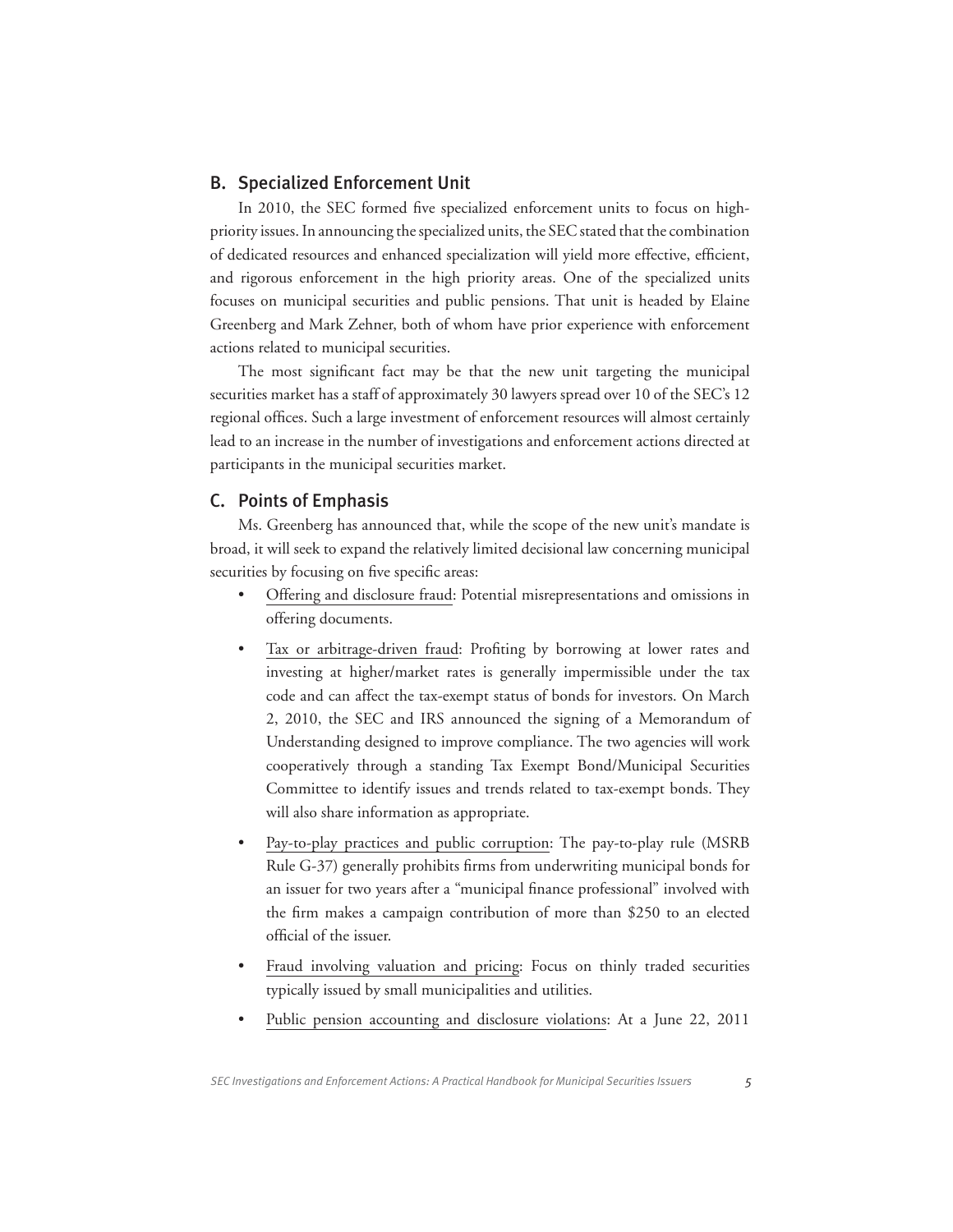conference sponsored by the Pew Center for the States, Mr. Zehner stated: "I think it is in everyone's interests here to come up with a voluntary method of adequately disclosing public pension-fund liabilities being faced by state and local governments." The SEC's recent enforcement action against the State of New Jersey highlights the SEC's willingness to spur that process along through enforcement actions.

#### D. Recent Enforcement Actions

 It has been approximately 18 months since the enforcement unit focusing on the municipal securities market was formed. Although its investigations are generally confidential, the enforcement actions settled in that period and anecdotal reports of investigations suggest that the SEC is indeed focusing on the areas identified by Ms. Greenberg.

- In March 2010, the SEC took action on two occasions to enforce compliance with the play-to-play rule:
	- $\circ$  The SEC issued a report of investigation warning firms that play-toplay rules apply to affiliated professionals, not just to a firm's employees. The firm in question underwrote bonds issued by the State of California within two years of a campaign contribution to the Treasurer of California made by the vice-chairman of the firm's parent (bank holding) company. The contributor was not a director, officer, or employee of the securities firm unit, but the SEC determined that he functionally supervised the securities firm.
	- $\circ$  The SEC filed a settled enforcement action against a securities firm based on contributions made by a senior vice-president of the firm to the Treasurer of Massachusetts within two years of the firm co-managing 19 Massachusetts bond offerings. The securities firm was required to disgorge all earnings plus interest and pay a civil penalty.
- In August 2010, the State of New Jersey settled claims that it misled investors in \$26 billion of municipal bonds by masking underfunding of its two biggest pension funds. It was the first SEC enforcement action against a state. Announcing the settlement, Ms. Greenberg said, "We need to be out there sending a message to the market participants, especially the issuers of municipal bonds really, that they need to be out there taking seriously their obligations under the federal securities laws." Following an extensive investigation, the SEC found that New Jersey's bond offering documents failed to disclose the pension plans' asset and funded ratio information on a market-value basis.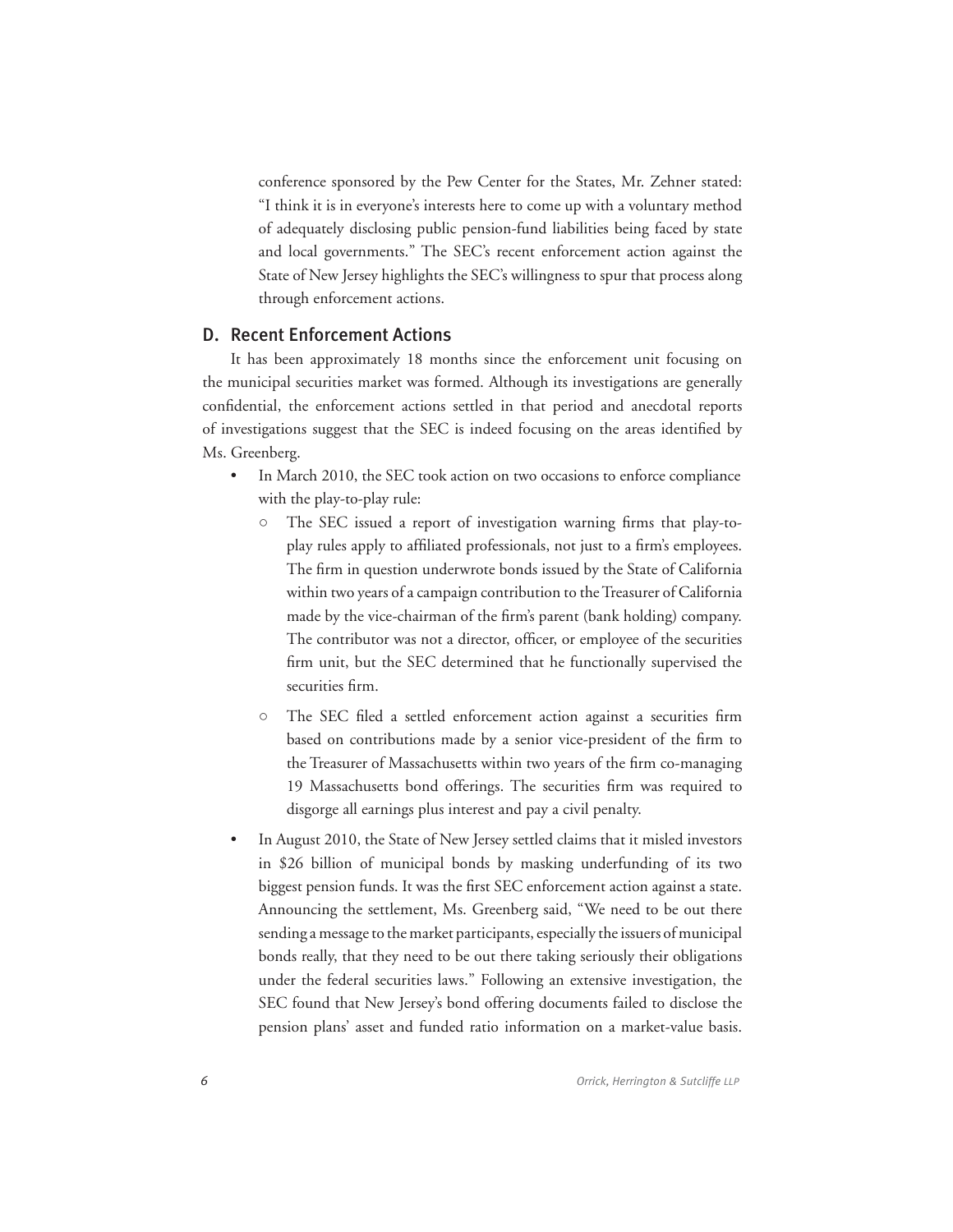Because that information was not provided on the basis of market value, the offering documents effectively concealed an unfunded liability (i.e., using current market values, the funded ratio was less than 100%).

- In October 2010, the SEC announced that four former San Diego city officials agreed to pay financial penalties for roles in misleading investors in municipal bonds about the city's fiscal problems related to its pension and retiree health care obligations. The San Diego enforcement action is the first time the SEC has secured financial penalties against city officials in a municipal bond fraud case. Three former officials were fined \$25,000 each and one was fined \$5,000. In announcing the result of the enforcement action, the head of SEC's Los Angeles regional office said, "Municipal officials have a personal obligation to ensure that investors are provided with complete and accurate information about the issuer's financial condition."
- In November 2010, it was reported that the SEC had issued subpoenas seeking information related to bonds issued by the City of Bell, California (the small city neighboring Los Angeles caught up in a public pay and pension scandal). Press reports indicated that Bell may have issued \$50 million in general obligation bonds to build a sports complex without a documented plan and time frame for how to use proceeds or an apparent need for the money.
- Recent reports suggest the SEC has been investigating \$600 million of Build America Bonds sold by the Metropolitan Water Reclamation District of Greater Chicago in 2009. Such an investigation would be consistent with reports that the SEC is focusing on Build America Bonds because they are a significant new product. The SEC is reported to have met several times with the IRS to discuss these bonds. If the IRS finds that Build America Bonds do not comply with tax rules on issue price, it could withhold subsidy payments (35% of interest costs).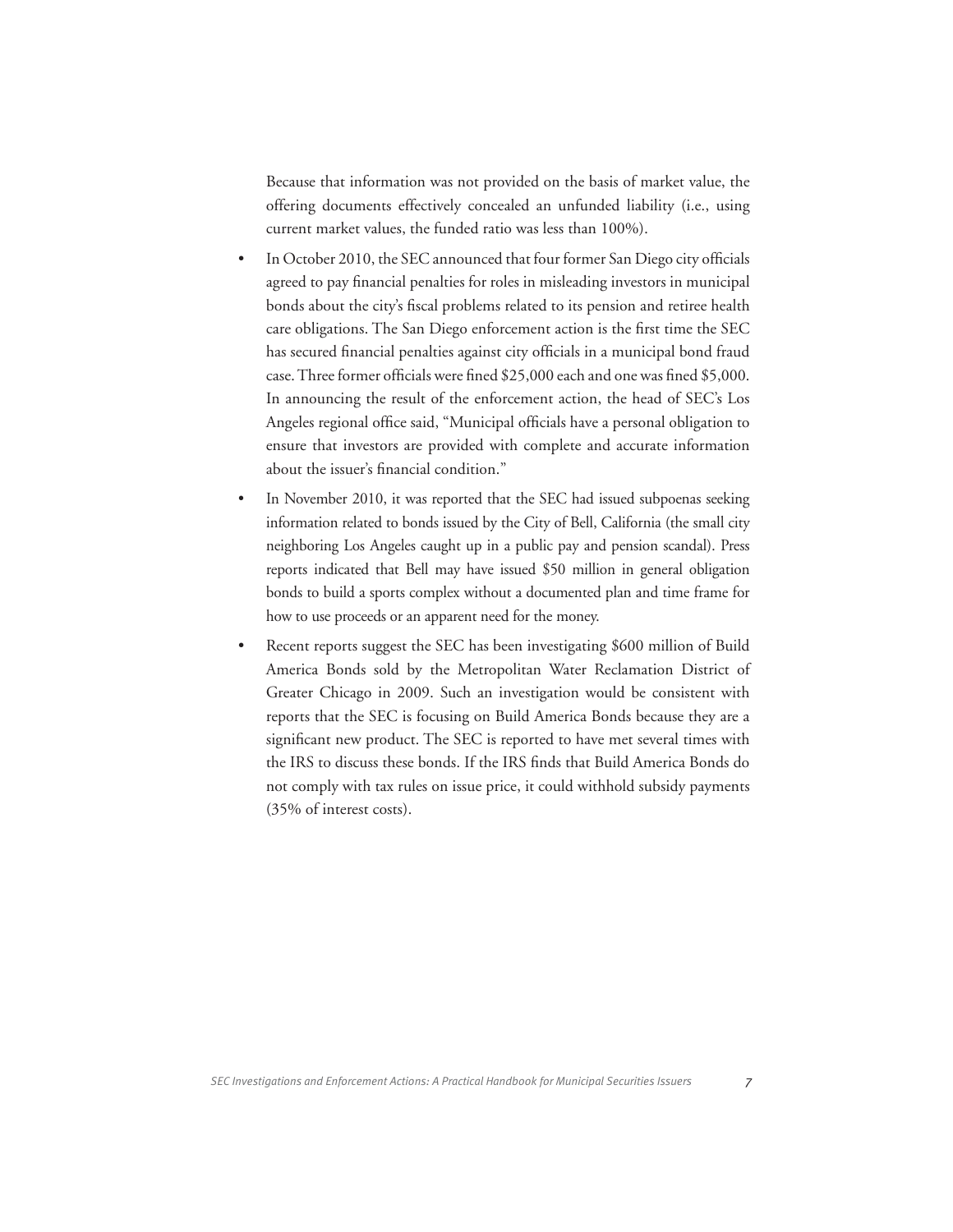### III. Preparing for the New Era of SEC Enforcement

 Issuers and individuals who become targets of SEC investigations need to be prepared to act quickly. Officials of public issuers should conduct an assessment of the entity's preparedness under the guidance of experienced counsel. Once the issuer learns of an investigation, whether formal or informal, there are certain steps it should take as promptly as possible to help guard against an unfavorable outcome.

#### A. Preparedness Assessment

 An assessment of an issuer's preparedness for the possibility of an SEC investigation should include the following steps:

#### 1. Document retention policies

 Ensure that document retention polices are in place *and* being followed. When the issuer is notified that an investigation has been commenced, it likely will be required to retain documents that relate to the investigation. While the scope of documents that must be retained is subject to negotiation, enforcement officials routinely take an expansive view of what must be preserved. Issuers that have been lax in enforcing retention policies cannot suddenly become vigilant without risking the appearance of having something to hide. To avoid creating the appearance of hiding or destroying evidence, issuers should be consistent in reminding employees of the importance of following retention policies.

#### 2. IT systems

 Understand the information systems that automatically purge documents and other electronic records, and establish procedures for stopping that process at the inception of an investigation. Some software systems automatically overwrite or purge data. Issuer decision makers should work closely with the IT staff to understand those systems and design work-arounds that can be immediately implemented if the issuer learns of an investigation.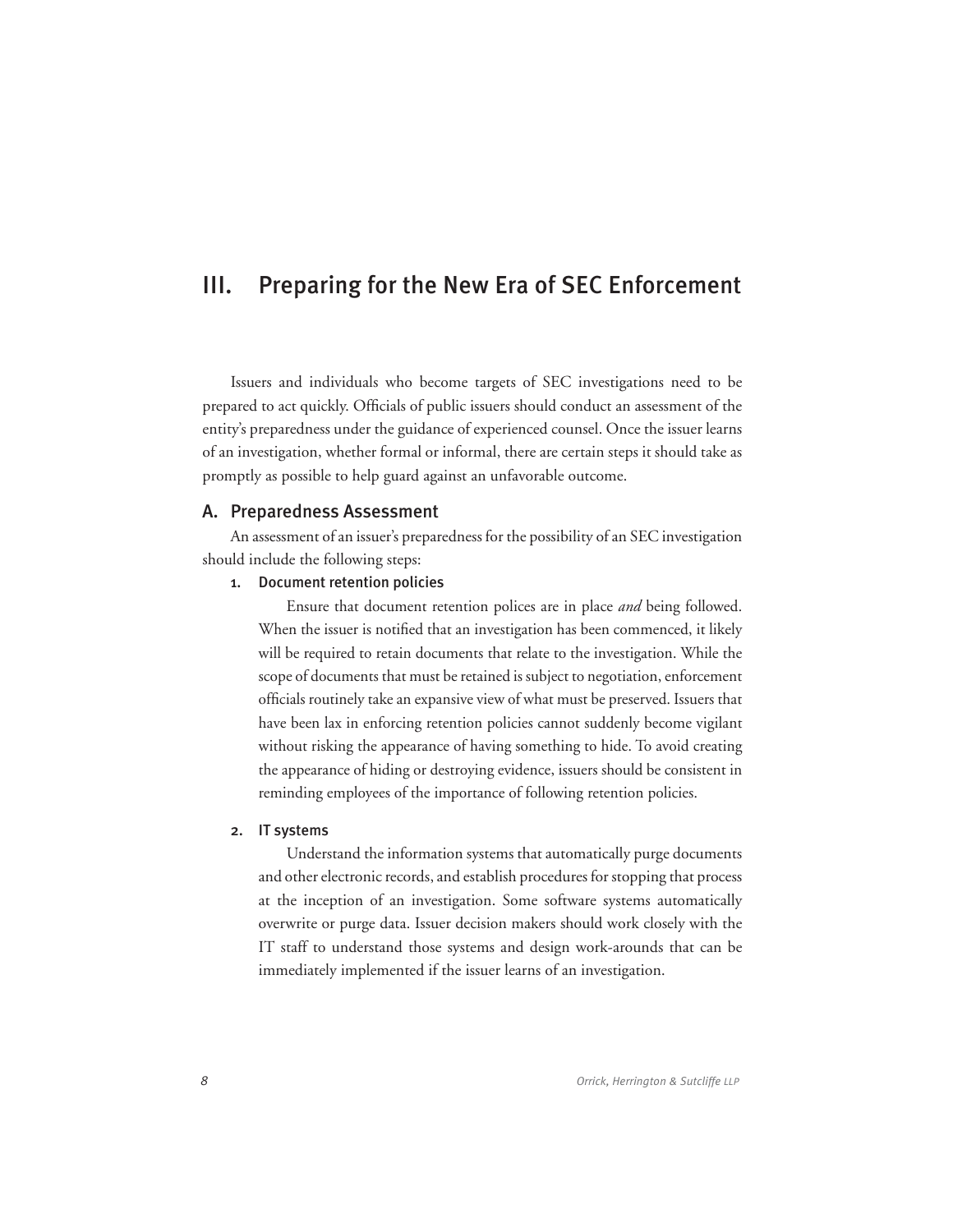#### 3. Compliance training

 Issuers should take care to educate the responsible employees about the increasing risks of SEC investigations and the heightened disclosure obligations imposed by the recent amendments to Rule 15c2-12. Those amendments require underwriters to obtain commitments from issuers to provide notice of an expanded list of specified events in a timely manner not to exceed 10 business days. The enumerated specified events range from ratings changes to adverse tax opinions to substitution of property securing repayment. Even if the issuers have retained an outside consultant to assist with continuing disclosure matters, if the responsible employees are not well informed of these notice obligations and/or there are not systems in place to ensure that they are promptly informed of the occurrence of triggering events, an issuer could easily fail to provide the required notice within 10 business days.

#### B. First Steps Upon Learning of the Investigation

#### 1. Take the investigation seriously

 SEC enforcement personnel may conduct informal investigations, but they do not conduct casual investigations. Any inquiry from SEC enforcement personnel is a serious matter with potentially significant consequences. There is no reason for the recipient of the initial inquiry to provide any substantive responses on first contact. Issuers should politely inform the SEC's enforcement personnel that they will respond promptly after conferring with counsel. The SEC staff will not draw any negative inferences from that initial response because it is standard operating procedure.

#### 2. Retain experienced counsel

 The issuer should then seek guidance from counsel with experience in SEC enforcement matters. SEC investigations invariably spawn new risks beyond any preexisting disclosure issue (e.g., the risk of an incomplete document production or a misstatement caused by the target's inadequate investigation of the facts). They also present opportunities to shape the Staff's views through the substance of the response, reference to what the SEC has done in other matters, and cooperation. Counsel with experience in SEC investigations can help navigate these risks and opportunities so as to obtain the best possible outcome. Bond counsel, disclosures counsel, or underwriters counsel may have ample experience with disclosures but insufficient experience with SEC investigations and enforcement.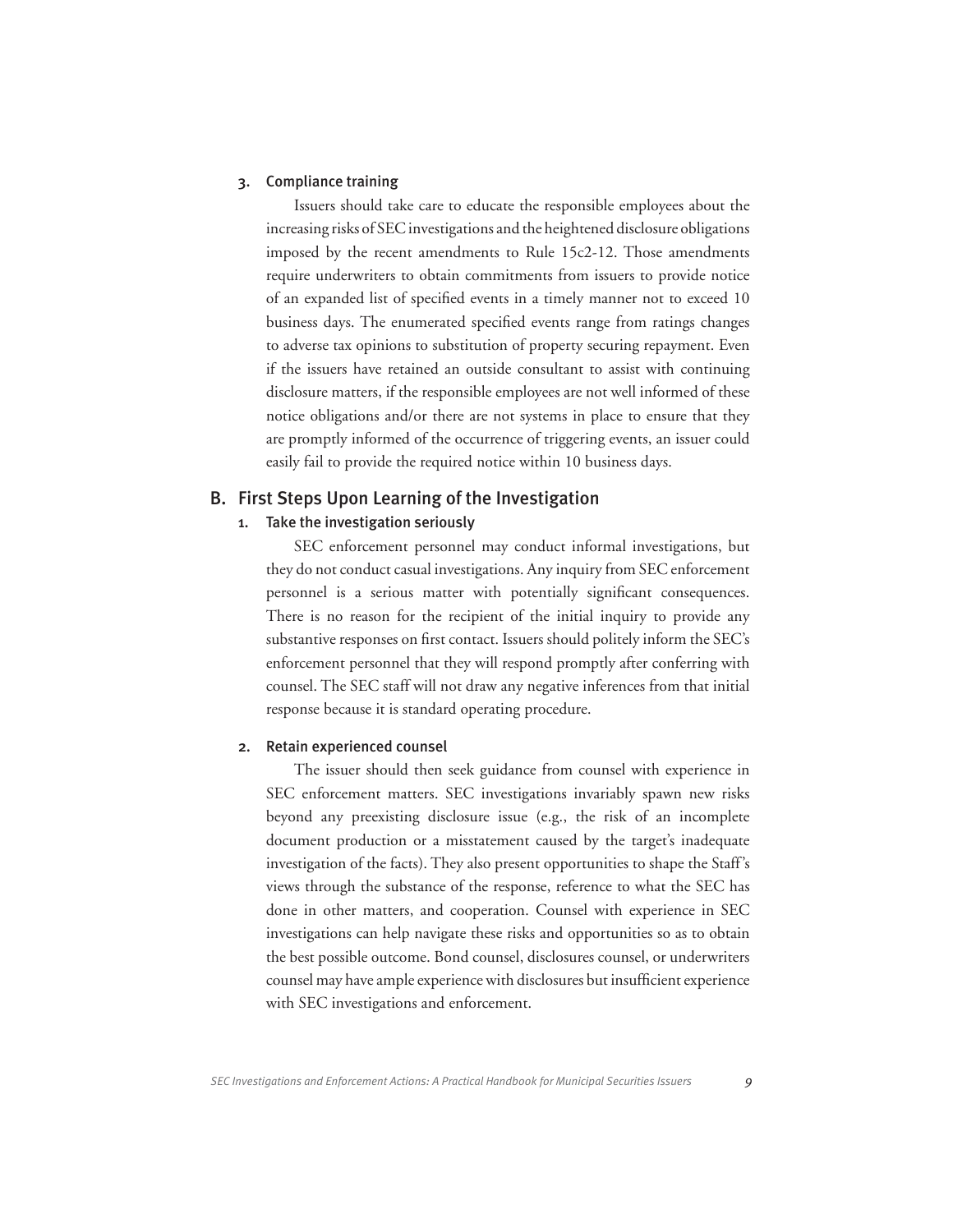#### 3. Investigate quickly and thoroughly

 The issuer, with assistance from counsel, should promptly gather and analyze relevant facts. Providing less than accurate and thorough information to the SEC, no matter how well intentioned, will not end well. Such errors can create heightened suspicions and leave the impression that the issuer or its officials and employees are not respectful of the laws and/or the regulators. Among other things, the issuer should interview employees with knowledge of the underlying events or information to ensure that, if they are later examined by the SEC, their statements will be consistent with the information supplied to the SEC by the issuer.

#### 4. Preserve documents

 Act immediately to preserve all documents, both hard copy and electronic. The universe of documents that must be preserved can often be narrowed through negotiation with the SEC's staff. Until those parameters are agreed to and memorialized, the best course is to preserve everything in order to avoid any risk that the SEC will interpret the loss of documents as the destruction of evidence.

#### 5. Preserve the attorney-client privilege

 From the moment an inquiry from the SEC is received, the issuer should take care to preserve the privileged nature of its communications with counsel, including the privileged nature of the internal investigation. Retaining outside counsel at the outset can help achieve that protection. Employees, especially senior officials, should be cautioned that communications not involving counsel may be discoverable. The issuer may decide to waive the attorneyclient privilege as part of an effort to cooperate with the SEC, with the hope that such cooperation will persuade the SEC not to initiate an enforcement action or to be more lenient. But, sharing privileged information with the SEC should be a choice after careful deliberation, not the unfortunate product of failing to take adequate steps to protect the privilege.

#### 6. Consider taxpayer confidentiality

 The SEC sometimes asks the issuer to waive restrictions on the IRS disclosing taxpayer information so that the IRS can communicate with the SEC. Such waiver may not always be wise, and issuers should consult with counsel before doing so.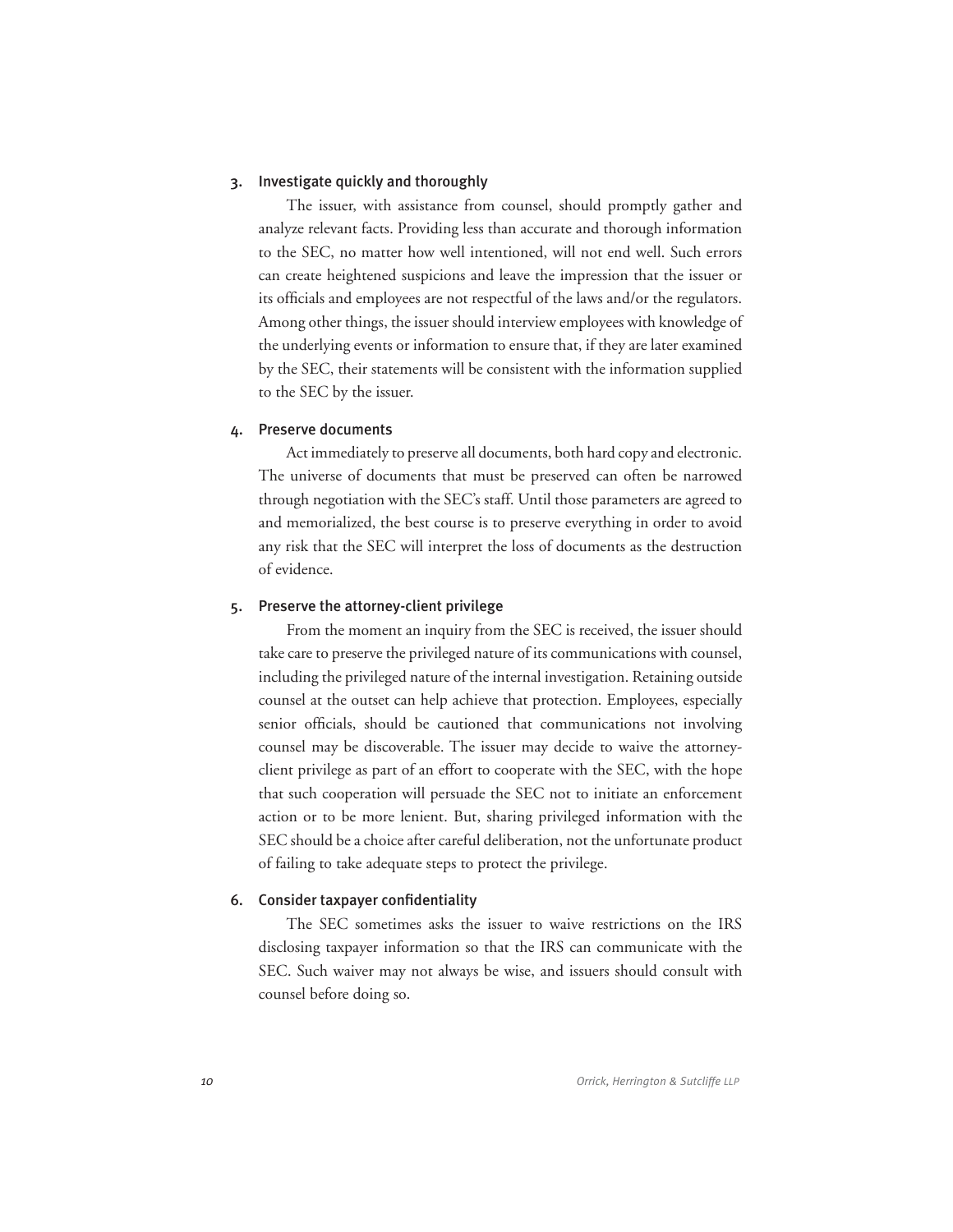#### 7. Seek to narrow the scope of the document request

 The initial document request from the SEC is often quite broad and burdensome. The cost of producing documents can be staggering. Recipients of document requests should seek to limit the burden and cost by negotiating with the SEC to narrow the scope of the document request. Experienced counsel will know what features of the document request will be most costly, the points on which the Staff might be flexible, and how to negotiate narrowing the document requests.

#### 8. Evaluate whether there is a duty to disclose the investigation

In many instances, there will not be duty to disclose the fact or nature of an SEC investigation. But, issuers should not simply assume that there is no such duty. For example, the investigation may surface information that casts prior disclosures in doubt or the cost of responding to the investigation may cause financial peril for the issuer. Consequently, issuers should consult with counsel to determine whether an SEC investigation is a material event warranting disclosure.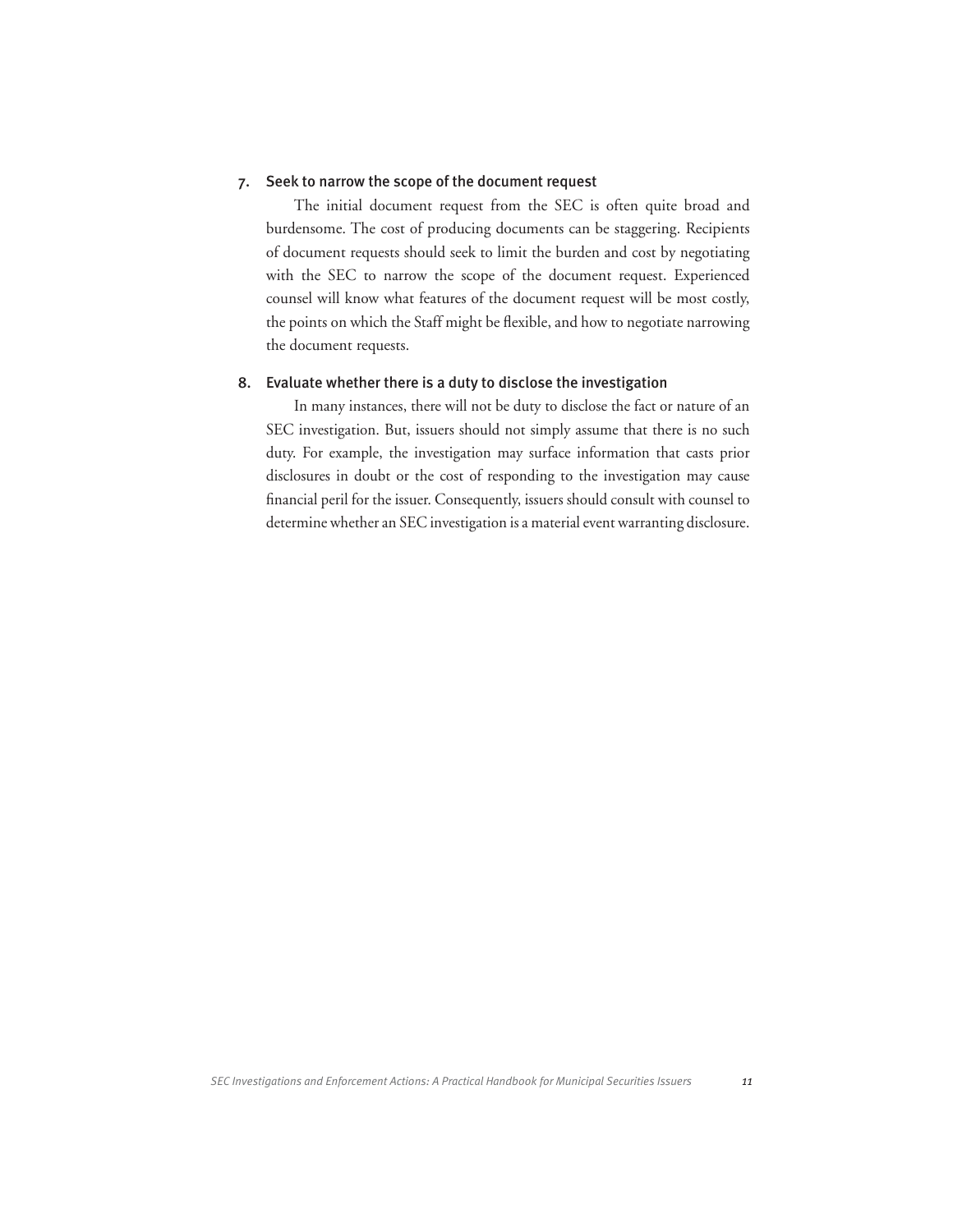### IV. How SEC Investigations and Enforcement Actions Work

#### A. The Power of the SEC

 Congress has vested the SEC with broad authority to conduct investigations into possible violations of the federal securities laws and to demand production of evidence relevant to such investigations. The SEC's authority includes the power to subpoena witnesses, administer oaths, and compel the production of books and records.

 In October 2008, the SEC made its Enforcement Manual available on its website. The manual is a useful resource for entities and individuals targeted by the SEC.

### B. The Initiation and Escalation of an SEC Investigation

#### 1. Sources of an SEC investigation

 SEC investigations may spring from any of a large number of different sources. Often, investigations grow out of examinations by the Staff of periodic public disclosures. Complaints from members of the public are yet another common source of SEC investigations. In the past decade, the financial press has become a potent source of leads for the SEC, as business journalists now conduct aggressive investigations even before the Staff is aware of certain conduct. Likewise, tips by internal whistleblowers have prompted many investigations. Whistleblower complaints are likely to escalate in light of the "bounties" made available by Dodd-Frank. Finally, referrals from other government agencies are also a common source of SEC investigations.

#### 2. Informal inquiries

 SEC proceedings usually begin as "informal investigations" or "informal inquiries." At the informal inquiry stage, the SEC's Staff has not yet sought the authority to issue subpoenas for compelling documents and testimony. Instead, it usually asks witnesses to give testimony and provide documents voluntarily.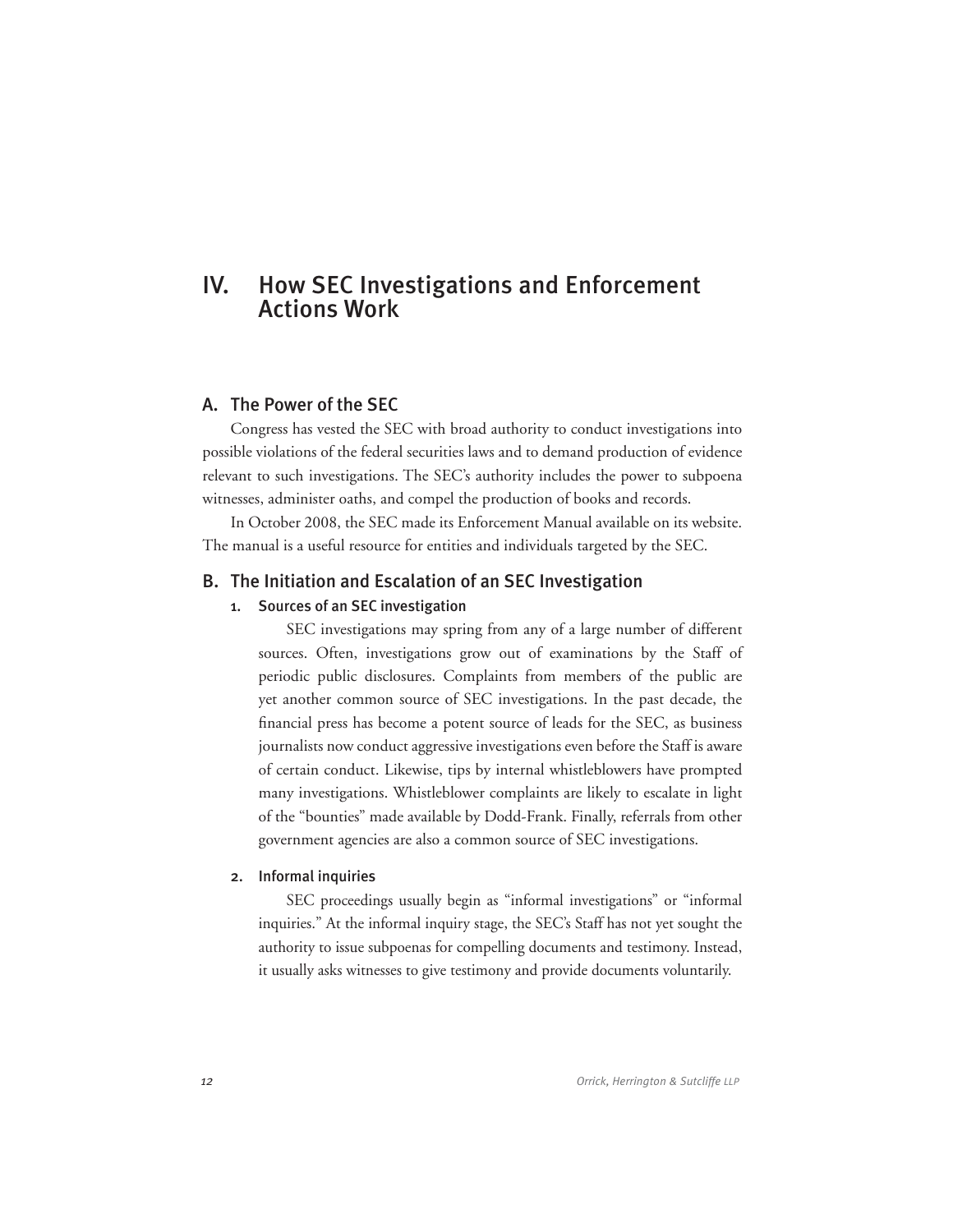#### a. Informal inquiries typically are not publicly disclosed

 The SEC is authorized to conduct an informal inquiry in private. Only very rarely will the SEC disclose the pendency of an informal inquiry, which means that private plaintiffs may be kept in the dark as long as an inquiry remains informal.

#### b. Document and testimonial discovery in informal inquiries

 In connection with an informal inquiry, the Staff nearly always requests a voluntary production of documents. Indeed, an informal inquiry very often commences with a letter attaching a request for documents. Given that informal inquiries are often exploratory factfinding exercises focused on several areas of reported or suspected misconduct, the Staff's document requests are often broader and less specific than those in private litigation.

 It is also common for the Staff to request creation of various documents or compendiums of information and data. For example, the Staff may request the submission of a chronology of events, complete with the identities of participants at any meetings. The preparation of such documents must be handled with care.

 After document production has commenced, the Staff will commonly request witness interviews and/or testimony. If the prospective witness can persuade the SEC that a transcript would disadvantage him or the Staff, the Staff may agree to conduct its interviews without a transcript.

#### c. Conclusion of an informal inquiry

 Where documents and testimony provided to the Staff do not indicate a securities violation, the subject of an informal inquiry may simply never hear from the Staff again regarding the inquiry. That is also the case if, under the circumstances, it is questionable whether any violation occurred and the subject of the inquiry acted in a cooperative and credible manner. Generally, if the Staff decides that it will not pursue the inquiry beyond the informal stage, the subject of the inquiry will not receive any formal notification.

 In contrast, an informal inquiry may conclude because the Staff is convinced, without the need for additional evidence, that a securities violation occurred. In such a case, the Staff may decide to "skip" the formal investigation stage altogether and recommend to the Commission that it commence an administrative proceeding against alleged violators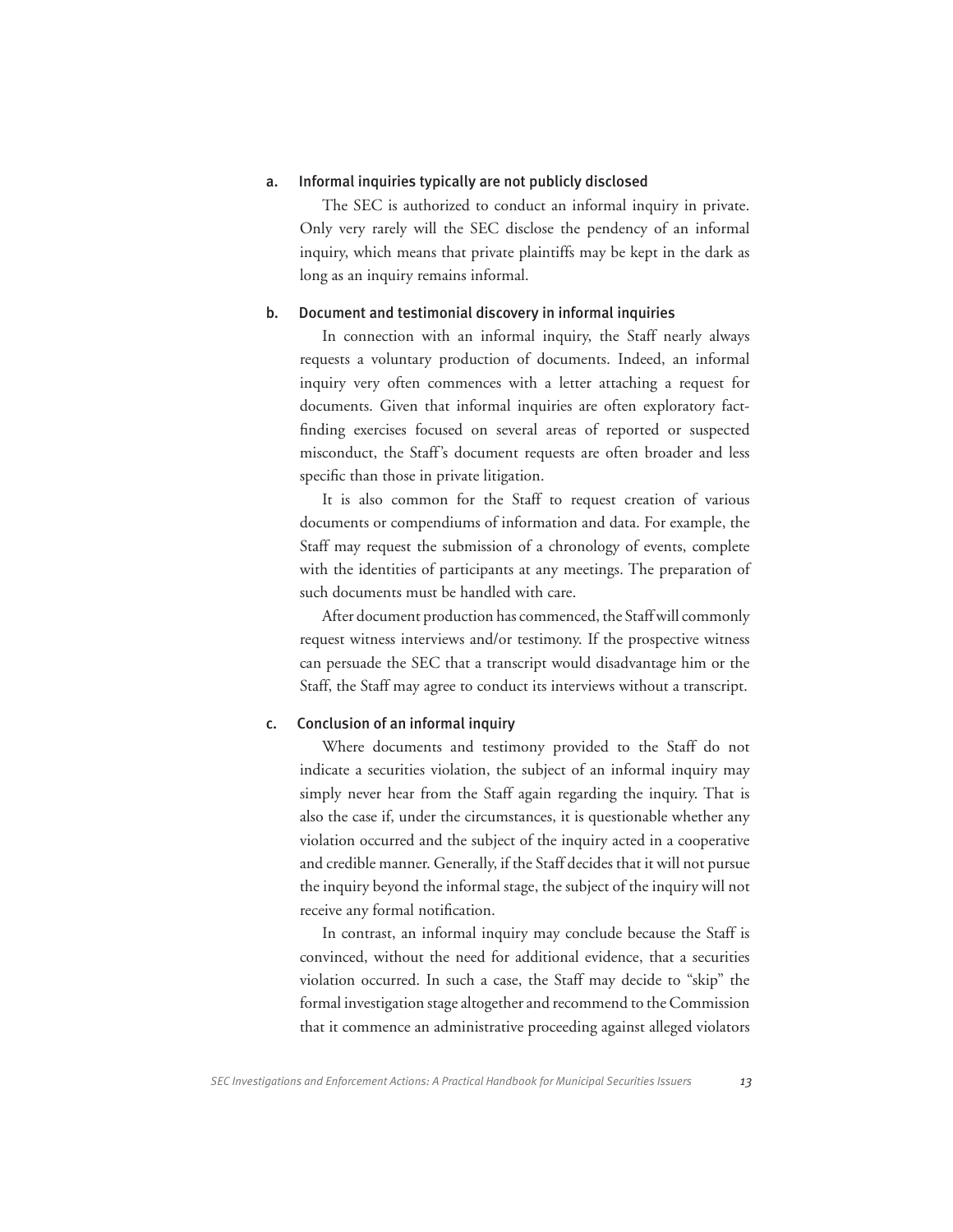or file a complaint in federal court seeking injunctive relief. The Staff may also refer the suspected violation to the Department of Justice for initiation of criminal proceedings against alleged violators. In recent years, it is becoming somewhat more common for the Staff to skip directly from an informal inquiry to an administrative, injunctive, or criminal proceeding.

#### 3. Formal investigations

 The Staff may escalate an informal inquiry into a formal investigation if it believes that a subpoena is necessary to obtain documents or testimony from the subject of the investigation or from third parties that will not or cannot voluntarily comply with an informal request for information.

#### a. Formal order of investigation

The Staff cannot initiate a formal investigation—and enjoy the concomitant powers to issue subpoenas and require oaths—until the Commission issues a formal order of investigation. A formal order of investigation will be issued if the Commission believes that a violation of the federal securities laws is occurring or has occurred. Most importantly, a formal order will often describe—albeit vaguely—the general subject matter of the formal investigation. This may provide the target of an investigation with the first written indication of the nature of a suspected violation.

#### b. Contents of a formal order

 A formal order is a brief document outlining suspected statutory and regulatory violations. A formal order will not provide much (if any) detail regarding the Staff's evidence or the bases for the Staff's legal theories. The order will generally contain four sections: (1) the Public Official Files section, which refers to information contained in the Commission's public files; (2) the Staff Report section, which presents, in a highly conclusory form, the facts then known to the Staff, as well as the securities laws that the Staff suspects have been or are being violated; (3) the Purpose and Order section lists the violations that may have occurred or are occurring; and (4) the Authorized Staff section lists the members of the Staff who are authorized to administer oaths and to issue subpoenas.

#### c. Guidelines governing formal inquiries

 Formal investigations will remain nonpublic in almost all cases. The Staff may, however, share information with other governmental agencies.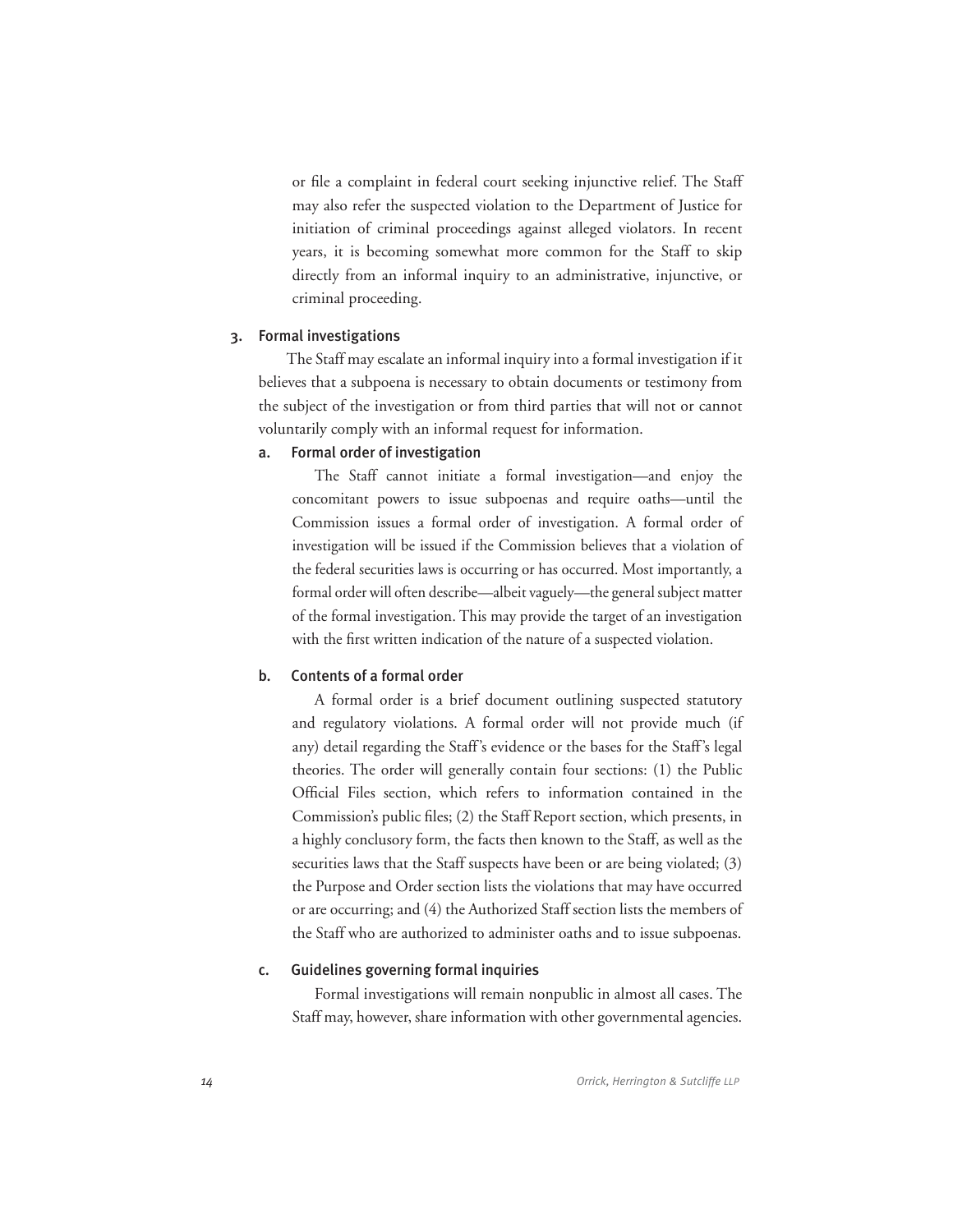If asked for information regarding a suspected investigation, the Staff will neither confirm nor deny the existence of an investigation. Nevertheless, occasionally the existence of a formal investigation is leaked by persons within the subject entity, so it may be appropriate to develop a response plan in anticipation of such a leak.

 Pursuant to the SEC's Rules Relating to Investigations, witnesses in formal investigations receive a number of procedural protections. Among the more important protections are a witness's right to review the formal order, to review a transcript of his or her own testimony, and to be accompanied by counsel while giving testimony.

 The subject of an SEC investigation is entitled to the same testimonial privileges as during a judicial proceeding, including Fourth and Fifth Amendment protections against unreasonable searches and self-incrimination. The attorney-client privilege likewise exists in connection with an SEC investigation.

#### d. Conclusion of a formal inquiry

 The Staff may conclude a formal investigation by either determining that no action is appropriate or by recommending to the Commission that enforcement proceedings commence. If the Staff recommends no action, the Staff generally will inform the subject of that determination.

 If the Staff believes that the investigation should result in enforcement action, it will draft an action memorandum to the Commission recommending that the Commission take action. The recommendation will set forth the grounds for the recommendation and will recommend a course of action and a remedy. Finally, the Staff will also forward to the Commission any Wells submission (discussed below) provided by the proposed respondents or defendants.

#### 4. Internal investigations

 It can be in an issuer's interest to respond to notice of an SEC investigation by instituting an internal investigation. At an issuer's request, the Staff may defer its investigation pending the completion of the internal investigation, provided the issuer agrees to forward the results of its investigation to the Staff. An issuer can greatly expedite resolution of the Staff investigation, and thereby avoid the cost and disruption of a Staff investigation, by utilizing this process.

 An issuer that launches an internal investigation may also curry favor with the Staff by showing its willingness to cooperate. The Commission and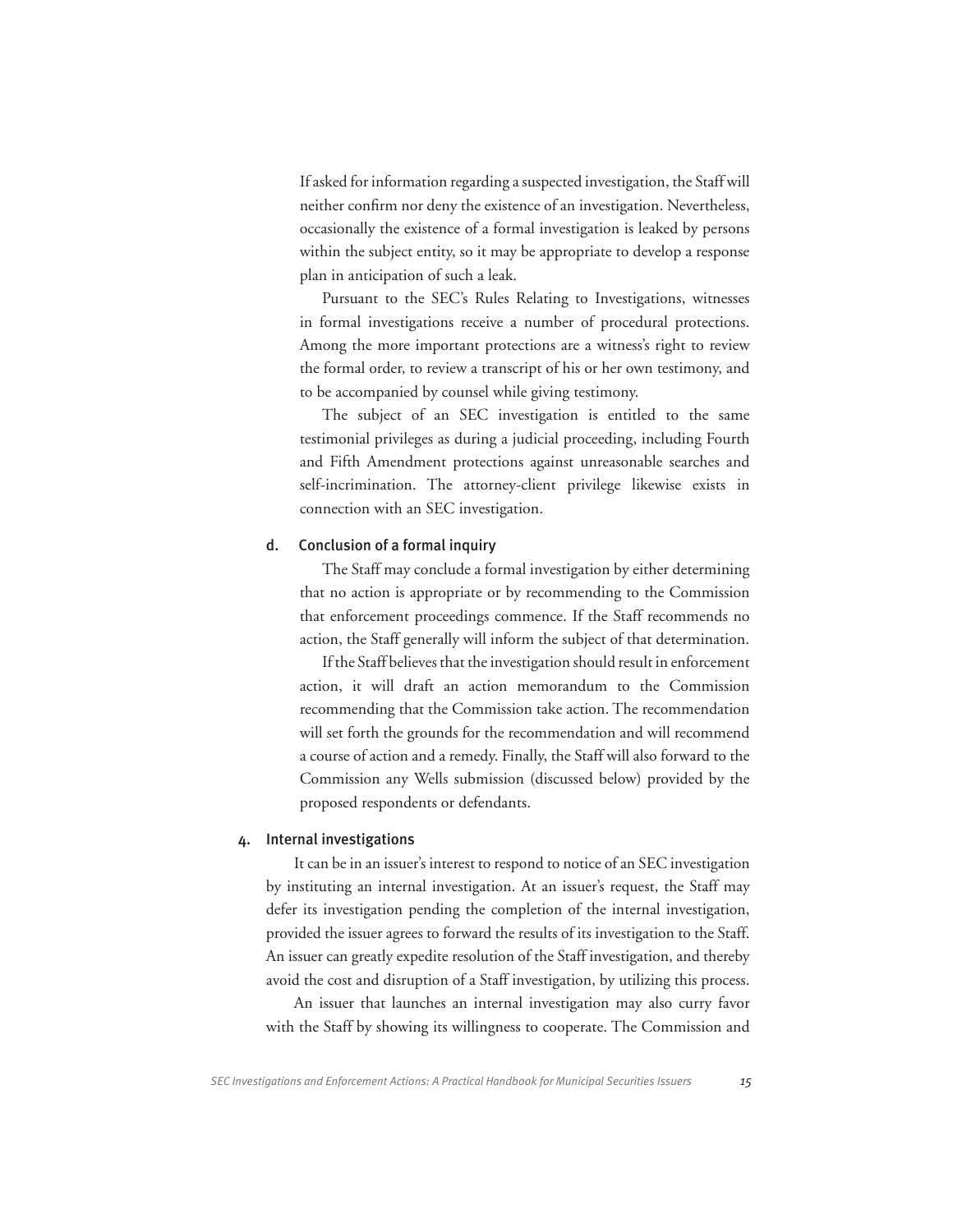the Staff often consider such cooperation in determining what remedy, if any, to impose.

#### 5. Wells notice and submission

 Where the Staff believes that it will recommend to the Commission that charges be brought against the subject of an investigation, the Staff will usually issue a "Wells notice." A Wells notice invites persons involved in an investigation to present a statement to the Commission setting forth their interests and positions.

#### a. No right to receive a Wells notice

 The Wells submission practice is exactly that—a practice or custom that is not required under law. No court has held that the subjects of SEC investigations have a due process right to receive a Wells notice (or the subsequent opportunity to make a Wells submission).

#### b. Whether to make a Wells submission

 Most potential respondents and defendants choose to make a Wells submission, perhaps because the Staff and the Commissioners appear to evaluate these submissions with care. After evaluating a Wells submission, the Staff may very well alter its recommendations to the Commission, including dropping certain individuals from or reducing the severity of the proposed action. Moreover, because a Wells submission accompanies the Staff's recommendation to the Commission, the submission may have a positive and direct impact on the Commission itself. In some circumstances, strategic considerations may argue against making a Wells submission.

#### c. Content of a Wells submission

 A Wells submission is essentially a legal brief that highlights the hurdles that an action by the Commission would face. The Commission has stated that the most helpful Wells submissions address questions of law and policy, rather than arguing factual matters.

#### 6. Action by the Commission

 Where an action has been investigated by the Staff and recommended to the Commission, the Staff's opinion and recommendations are consolidated in an "action memo" to the Commission. This memo sets forth a recommended course of action—enforcement, litigation, no action, or settlement—that the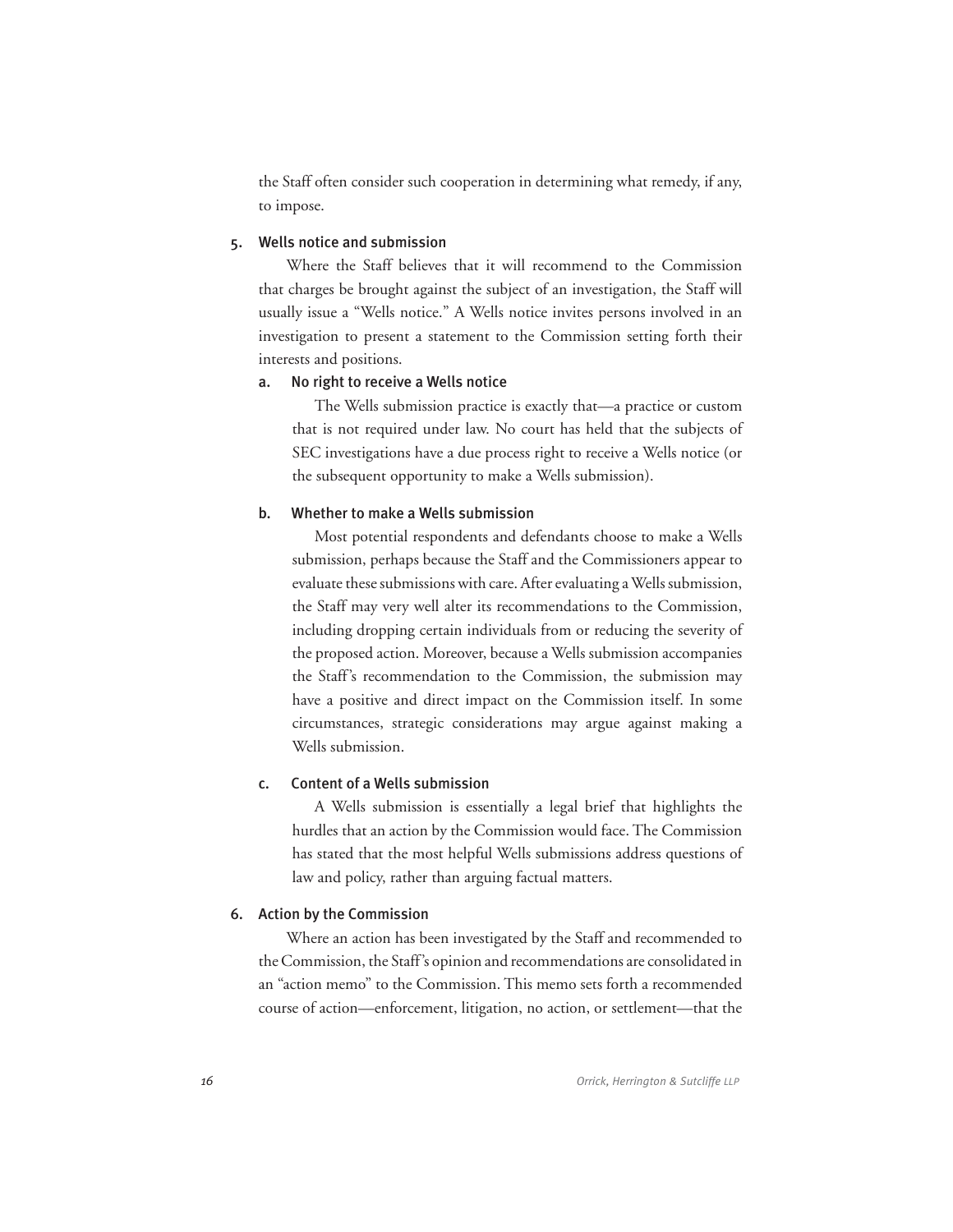Commission will usually adopt. The action memo marks the beginning of the Commission process: a two- to three-month period of consideration that determines the fate of the investigation. The Commission conducts a closed meeting to consider the Staff's suggestions and to decide either to do nothing, to commence civil litigation, or to commence an administrative proceeding. While the Commission does not have the power to bring a criminal suit, it may refer the matter to the Department of Justice or state and local authorities for prosecution.

#### C. Disclosing an SEC Investigation

 The SEC's formal investigative proceedings are normally conducted privately to avoid unwarranted injury to the reputations of the persons being investigated. Section 21 of the 1934 Act does authorize the Commission to publish information concerning violations it uncovers during the course of its investigations. Courts have sustained the Commission's right to investigate subjects privately and publicly.

 While it usually runs in the favor of a party under SEC investigation to refrain from disclosing the existence or nature of an investigation—if for no reason other than to keep the plaintiff's bar at bay until the investigation is concluded—where the investigation (or matter being investigated) is material, the party may need to disclose it or potentially face additional penalties and litigation. Additionally, whether determined to be material or not, the existence of an investigation must not be falsely denied by an issuer's officials.

#### D. Civil Enforcement Actions

The Commission is empowered to bring a wide variety of civil enforcement actions.

1. Injunctive actions

 Section 20(b) of the Securities Act gives the Commission authority to bring an action to enjoin any person engaged in or about to engage in any act or practice that violates any provision of the Act. In some instances, defendants (without admitting the alleged violations) may consent to the entry of the injunction. Defendants may contest a preliminary or final injunction, however, by arguing that they have not violated the Act and/or that any further violation is improbable.

#### 2. Civil penalties

 The Commission may seek a monetary penalty against any person in violation of the federal securities laws or a Commission cease-and-desist order. That includes not just the issuer, but individuals such as officials and staff of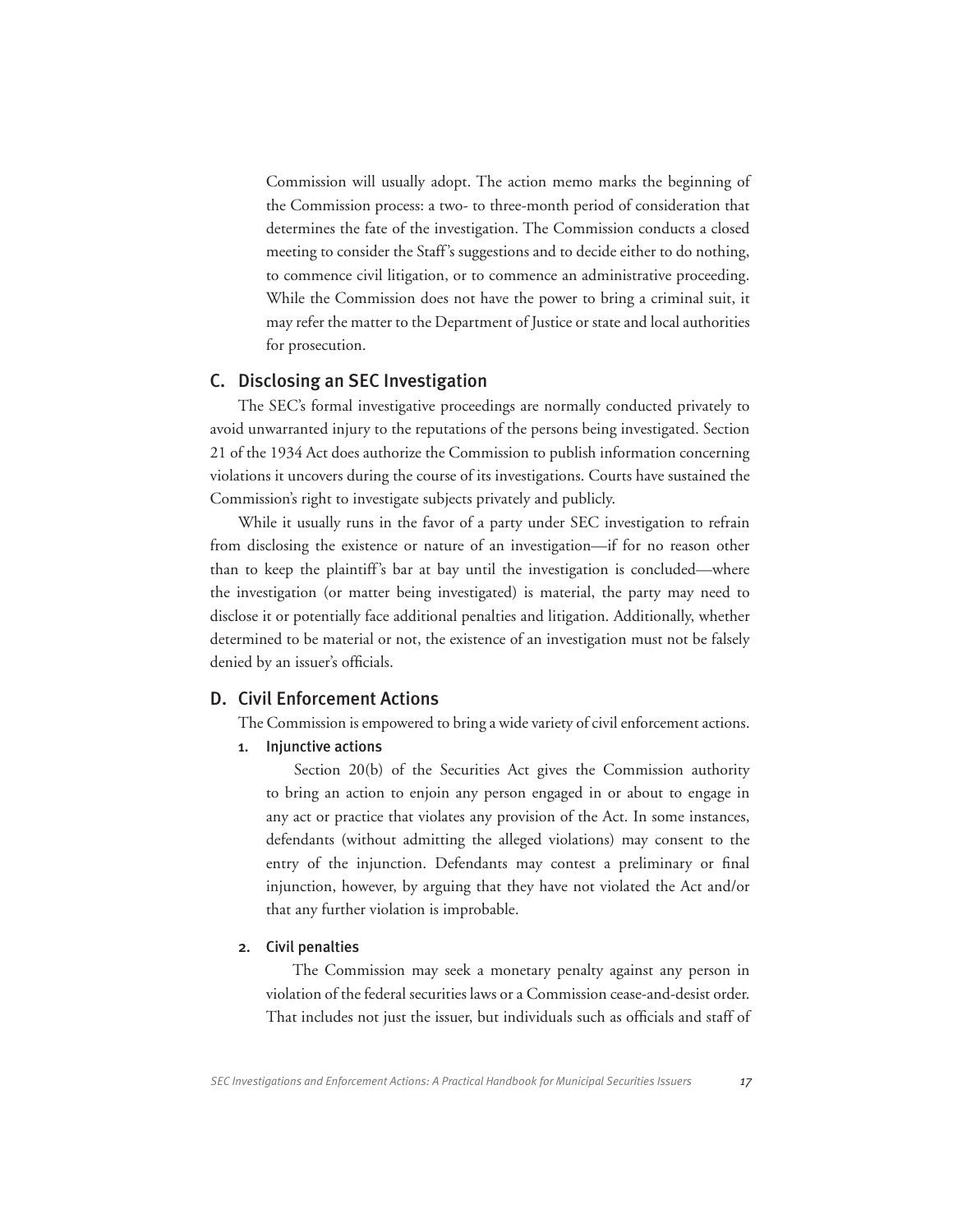the issuer. As evidenced by the penalties imposed on the San Diego officials in the matter described above, the risk of monetary penalties is not just a theoretical risk for individuals. Moreover, under current Commission policy, a defendant must agree to seek no tax benefit or insurance benefit for a penalty payment.

 There are six factors that the Commission considers to determine whether a fine is in the public interest: (1) whether the act in question involves "fraud, deceit, manipulation, or deliberate or reckless disregard of a regulatory requirement"; (2) resulting harm to other persons; (3) extent of unjust enrichment; (4) degree of recidivism; (5) the need to "deter such persons and other persons from committing such acts or omissions"; and (6) other considerations as justice may require.

#### 3. Prospective relief

 As part of a settlement, the Commission will often require that a company agree to an "undertaking"—a particularized prospective action—designed to ensure that the issuer cannot and will not commit the same violation again.

#### E. Administrative Proceedings

 The Commission has the authority to itself adjudicate certain alleged violations of the securities laws after an administrative hearing on the record.

#### 1. Process

### a. Conduct of hearings

 Once initiated, a formal proceeding is usually tried before an Administrative Law Judge ("ALJ"), an independent Commission employee. The proceeding is conducted in a manner similar to a non-jury trial, with each of the respondents able to present evidence and testimony and to cross-examine witnesses. Unlike a trial, however, a proceeding before the Commission affords the respondents no right to discovery and proceeds at a much faster pace under looser evidentiary standards. At the proceeding's conclusion, the ALJ files an "initial decision."

#### b. Appeal to the Commission

 After issuance of the ALJ's initial decision, respondents may file a petition for a Commission review or the Commission may order a review on its own initiative. The Commission then renders judgment on the basis of submitted materials. It may modify the initial decision in any way, even increasing the initial sanctions.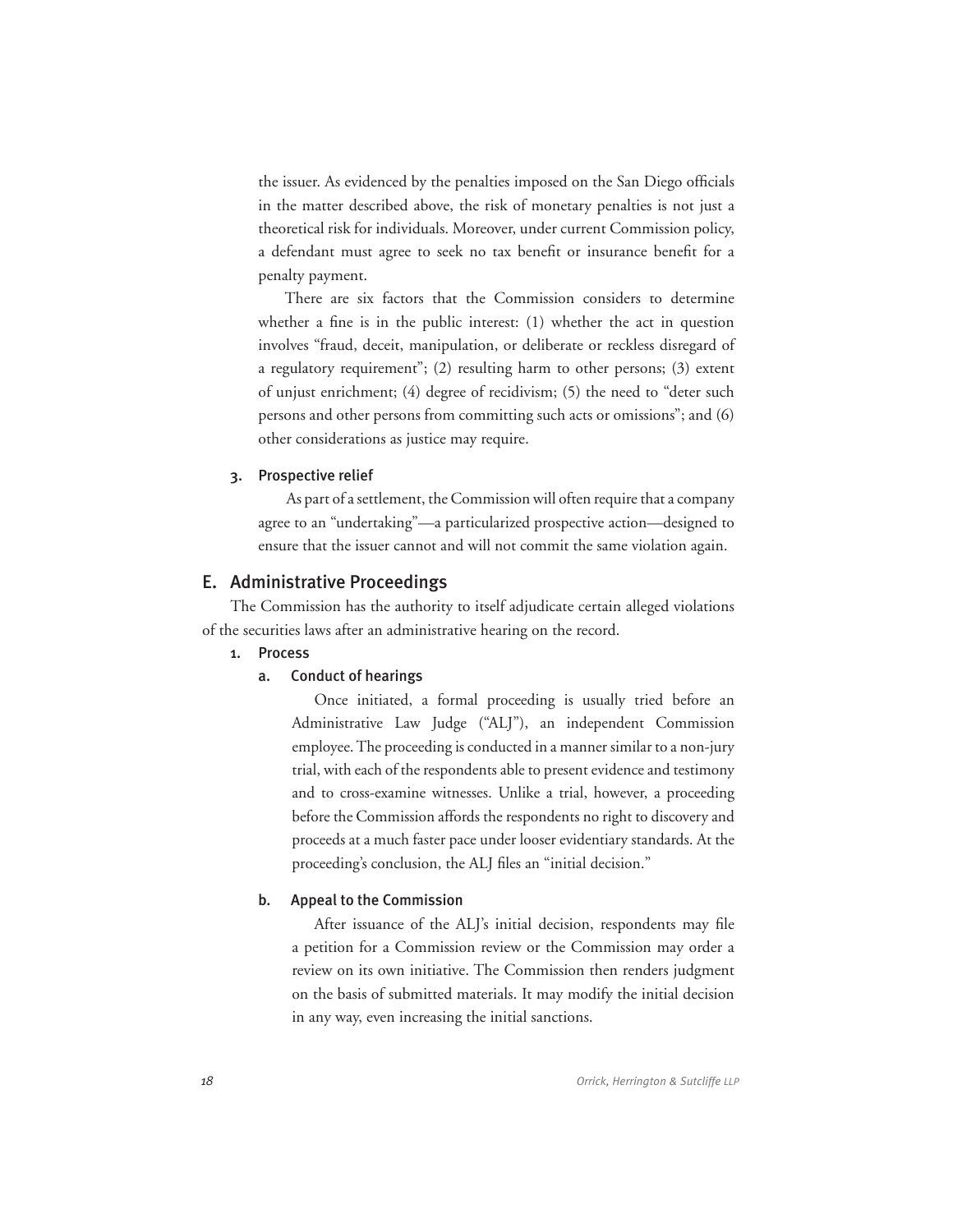#### c. Appeal to United States Court of Appeals

 Once a final order has been entered, parties may appeal the Commission's decision to either the United States Court of Appeals for the District of Columbia or the circuit in which the appealing party resides or has its principal place of business.

#### 2. Sanctions

#### a. Cease-and-desist orders

 The Commission has broad authority to administratively enter cease-and-desist orders that restrain violation or threatened violation of the securities laws by any person. If the Commission finds "that any person is violating, has violated, or is about to violate any provision" of the Securities Act, the Exchange Act, or any rule or regulation adopted thereunder, it may enter an order directing the respondent "to cease and desist from committing or causing such violation and any future violation." The order may also direct the respondent to take specific steps "to effect compliance . . . within such time" as the Commission may order. If a cease-and-desist order is violated, the Commission can initiate a proceeding in an appropriate federal district court to impose a civil penalty.

#### b. Monetary penalties

As noted above, the Dodd-Frank Act conferred on the Commission the authority to impose a monetary penalty on municipal issuers and their officials and employees in connection with administrative cease-and-desist proceedings. The Dodd-Frank Act added a provision to Section 21B, titled Civil Remedies in Administrative Proceedings, that permits the imposition of civil penalties in cease-and-desist proceedings. Specifically, the new Section 21B(a)(2) provides that the Commission may impose a civil penalty against any person who " is violating or has violated any provision of [the Exchange Act], or any rule or regulation issued under [the Exchange Act]" or who is or was "a cause of the violation."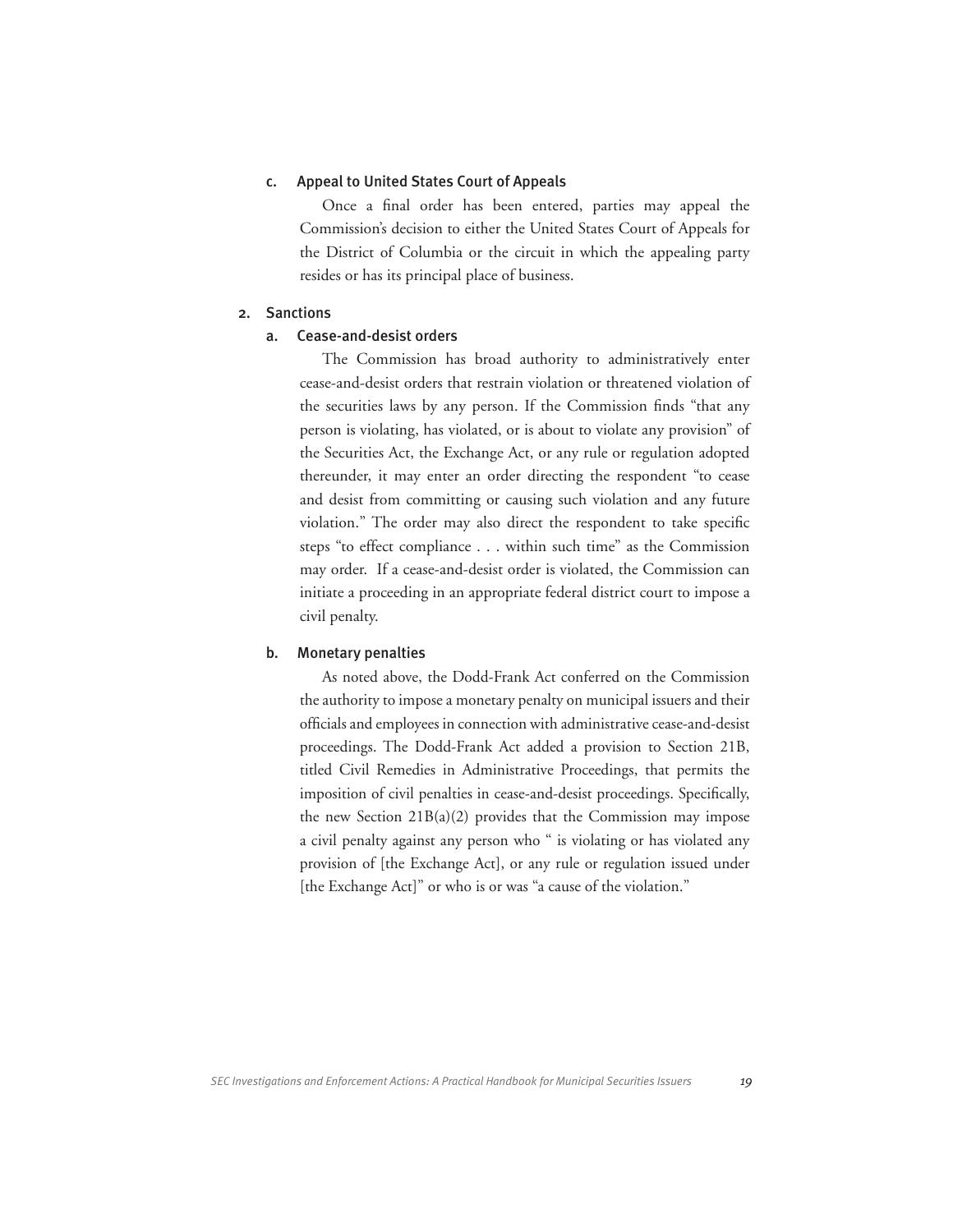## V. Orrick Contacts

Securities Litigation and Regulatory Enforcement



George E. Greer Seattle Office 206-839-4403 ggreer@orrick.com

### Public Finance



Michael D. Torpey San Francisco Office 415-773-5932 mtorpey@orrick.com



James A. Meyers Washington, D.C. Office 202-339-8487 jmeyers@orrick.com



Roger L. Davis San Francisco Office 415-773-5758 rogerdavis@orrick.com



Eileen B. Heitzler New York Office 212-506-5235 eheitzler@orrick.com



Robert P. Feyer San Francisco Office 415-773-5886 bobfeyer@orrick.com

Pauline A. Schneider Washington, D.C. Office 203-339-8483 paschneider@orrick.com



Robert A. Fippinger New York Office 212-506-5260 rfippinger@orrick.com



Douglas E. Goe Portland Office 503-943-4810 dgoe@orrick.com

*20 Orrick, Herrington & Sutcliffe LLP*